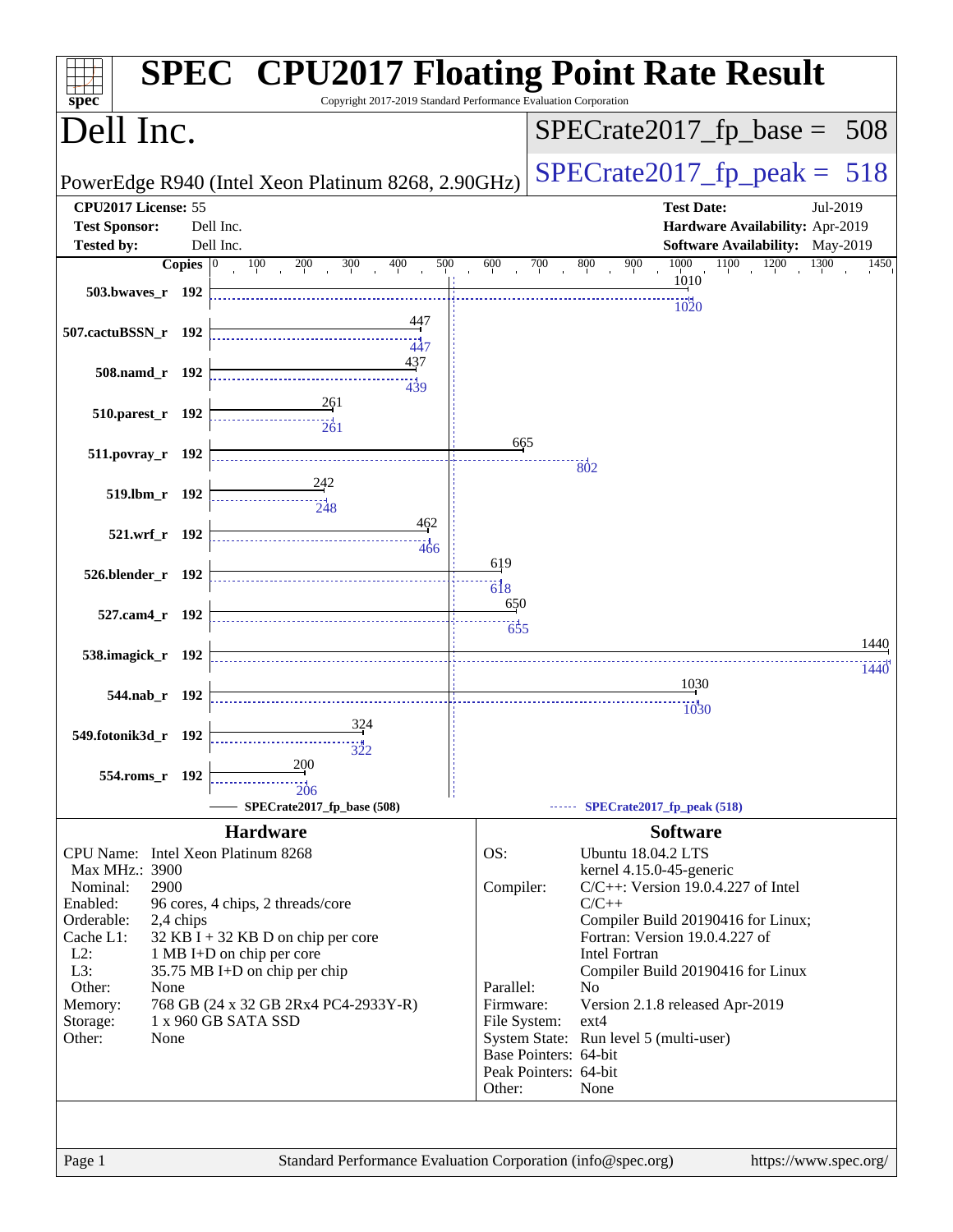| <b>SPEC CPU2017 Floating Point Rate Result</b><br>Copyright 2017-2019 Standard Performance Evaluation Corporation<br>spec <sup>®</sup>                                           |               |                |              |                                                                                                          |              |                      |              |                                 |                |              |                                        |              |                |              |
|----------------------------------------------------------------------------------------------------------------------------------------------------------------------------------|---------------|----------------|--------------|----------------------------------------------------------------------------------------------------------|--------------|----------------------|--------------|---------------------------------|----------------|--------------|----------------------------------------|--------------|----------------|--------------|
| Dell Inc.<br>$SPECrate2017_fp\_base = 508$                                                                                                                                       |               |                |              |                                                                                                          |              |                      |              |                                 |                |              |                                        |              |                |              |
| $SPECTate2017$ _fp_peak = 518<br>PowerEdge R940 (Intel Xeon Platinum 8268, 2.90GHz)                                                                                              |               |                |              |                                                                                                          |              |                      |              |                                 |                |              |                                        |              |                |              |
| CPU2017 License: 55<br><b>Test Date:</b><br>Jul-2019                                                                                                                             |               |                |              |                                                                                                          |              |                      |              |                                 |                |              |                                        |              |                |              |
| <b>Test Sponsor:</b>                                                                                                                                                             | Dell Inc.     |                |              |                                                                                                          |              |                      |              | Hardware Availability: Apr-2019 |                |              |                                        |              |                |              |
| <b>Tested by:</b>                                                                                                                                                                | Dell Inc.     |                |              |                                                                                                          |              |                      |              |                                 |                |              | <b>Software Availability:</b> May-2019 |              |                |              |
|                                                                                                                                                                                  |               |                |              |                                                                                                          |              | <b>Results Table</b> |              |                                 |                |              |                                        |              |                |              |
|                                                                                                                                                                                  |               |                |              | <b>Base</b>                                                                                              |              |                      |              |                                 |                |              | <b>Peak</b>                            |              |                |              |
| <b>Benchmark</b>                                                                                                                                                                 | <b>Copies</b> | <b>Seconds</b> | <b>Ratio</b> | <b>Seconds</b>                                                                                           | <b>Ratio</b> | <b>Seconds</b>       | <b>Ratio</b> | <b>Copies</b>                   | <b>Seconds</b> | <b>Ratio</b> | <b>Seconds</b>                         | <b>Ratio</b> | <b>Seconds</b> | <b>Ratio</b> |
| 503.bwaves_r                                                                                                                                                                     | 192           | 1896           | 1020         | 1897                                                                                                     | 1010         |                      |              | 192                             | 1878           | 1030         | 1895                                   | 1020         |                |              |
| 507.cactuBSSN_r                                                                                                                                                                  | 192           | 544            | 447          | 542                                                                                                      | 449          |                      |              | 192                             | 543            | 447          | 542                                    | 448          |                |              |
| 508.namd_r                                                                                                                                                                       | 192           | 417            | 437          | 417                                                                                                      | 437          |                      |              | 192                             | 416            | 439          | 414                                    | 440          |                |              |
| $510.parest_r$                                                                                                                                                                   | 192           | 1926           | 261          | 1923                                                                                                     | 261          |                      |              | 192                             | 1917           | 262          | 1925                                   | 261          |                |              |
| 511.povray_r                                                                                                                                                                     | 192           | 674            | 665          | 672                                                                                                      | 667          |                      |              | 192                             | 559            | 803          | 559                                    | 802          |                |              |
| 519.1bm_r                                                                                                                                                                        | 192           | 834            | 243          | 835                                                                                                      | 242          |                      |              | 192                             | 817            | 248          | 817                                    | 248          |                |              |
| 521.wrf r                                                                                                                                                                        | 192           | 927            | 464          | 932                                                                                                      | 462          |                      |              | 192                             | 919            | 468          | 922                                    | 466          |                |              |
| 526.blender_r                                                                                                                                                                    | 192           | 473            | 619          | 472                                                                                                      | 619          |                      |              | 192                             | 473            | 618          | 473                                    | 619          |                |              |
| 527.cam4_r                                                                                                                                                                       | 192           | 516            | 651          | 517                                                                                                      | 650          |                      |              | 192                             | 512            | 655          | 512                                    | 656          |                |              |
| 538.imagick_r                                                                                                                                                                    | 192           | 331            | 1440         | 332                                                                                                      | 1440         |                      |              | 192                             | 332            | 1440         | 331                                    | 1440         |                |              |
| $544$ .nab_r                                                                                                                                                                     | 192           | 314            | 1030         | 313                                                                                                      | 1030         |                      |              | 192                             | 311            | 1040         | 312                                    | 1030         |                |              |
| 549.fotonik3d_r                                                                                                                                                                  | 192           | 2294           | 326          | 2308                                                                                                     | 324          |                      |              | 192                             | 2320           | 322          | 2296                                   | 326          |                |              |
| $554$ .roms_r                                                                                                                                                                    | 192           | 1514           | 202          | 1526                                                                                                     | 200          |                      |              | 192                             | 1480           | 206          | 1479                                   | 206          |                |              |
| $SPECrate2017_fp\_base =$                                                                                                                                                        |               |                | 508          |                                                                                                          |              |                      |              |                                 |                |              |                                        |              |                |              |
| $SPECrate2017_fp\_peak =$                                                                                                                                                        |               |                | 518          |                                                                                                          |              |                      |              |                                 |                |              |                                        |              |                |              |
|                                                                                                                                                                                  |               |                |              | Results appear in the order in which they were run. Bold underlined text indicates a median measurement. |              |                      |              |                                 |                |              |                                        |              |                |              |
| The numactl mechanism was used to bind copies to processors. The config file option 'submit'<br>was used to generate numactl commands to bind each copy to a specific processor. |               |                |              |                                                                                                          |              | <b>Submit Notes</b>  |              |                                 |                |              |                                        |              |                |              |

#### **[General Notes](http://www.spec.org/auto/cpu2017/Docs/result-fields.html#GeneralNotes)**

Environment variables set by runcpu before the start of the run: LD\_LIBRARY\_PATH = "/home/cpu2017/lib/intel64"

For details, please see the config file.

 Binaries compiled on a system with 1x Intel Core i9-7900X CPU + 32GB RAM memory using Redhat Enterprise Linux 7.5 NA: The test sponsor attests, as of date of publication, that CVE-2017-5754 (Meltdown) is mitigated in the system as tested and documented. Yes: The test sponsor attests, as of date of publication, that CVE-2017-5753 (Spectre variant 1) is mitigated in the system as tested and documented. Yes: The test sponsor attests, as of date of publication, that CVE-2017-5715 (Spectre variant 2) is mitigated in the system as tested and documented. Transparent Huge Pages enabled by default Prior to runcpu invocation Filesystem page cache synced and cleared with: sync; echo 3> /proc/sys/vm/drop\_caches runcpu command invoked through numactl i.e.: numactl --interleave=all runcpu <etc>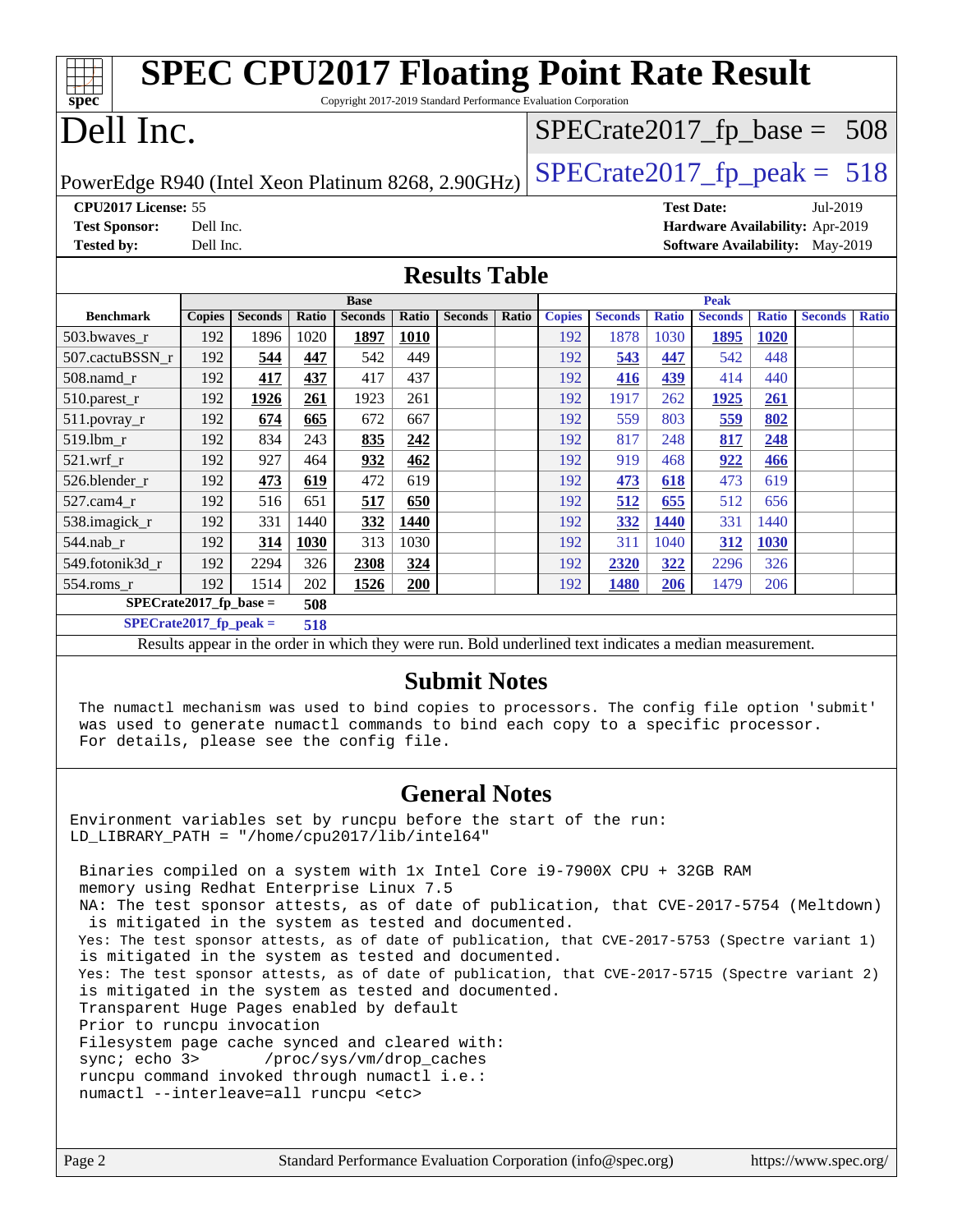| <b>SPEC CPU2017 Floating Point Rate Result</b><br>Copyright 2017-2019 Standard Performance Evaluation Corporation<br>$spec^*$                                                                                                                                                                                                                                                                                                                                                                                                                                                                                                                                                                                                                                                                                                                                                                                                                                                                                                                                                                                                                                                                                                                                                                                                                                                                                                                                                                                                                                                                                                                                                                                                                                                                                                                                                                                       |                                                                                                            |  |  |  |  |
|---------------------------------------------------------------------------------------------------------------------------------------------------------------------------------------------------------------------------------------------------------------------------------------------------------------------------------------------------------------------------------------------------------------------------------------------------------------------------------------------------------------------------------------------------------------------------------------------------------------------------------------------------------------------------------------------------------------------------------------------------------------------------------------------------------------------------------------------------------------------------------------------------------------------------------------------------------------------------------------------------------------------------------------------------------------------------------------------------------------------------------------------------------------------------------------------------------------------------------------------------------------------------------------------------------------------------------------------------------------------------------------------------------------------------------------------------------------------------------------------------------------------------------------------------------------------------------------------------------------------------------------------------------------------------------------------------------------------------------------------------------------------------------------------------------------------------------------------------------------------------------------------------------------------|------------------------------------------------------------------------------------------------------------|--|--|--|--|
| Dell Inc.                                                                                                                                                                                                                                                                                                                                                                                                                                                                                                                                                                                                                                                                                                                                                                                                                                                                                                                                                                                                                                                                                                                                                                                                                                                                                                                                                                                                                                                                                                                                                                                                                                                                                                                                                                                                                                                                                                           | $SPECTate2017fr base = 508$                                                                                |  |  |  |  |
| PowerEdge R940 (Intel Xeon Platinum 8268, 2.90GHz)                                                                                                                                                                                                                                                                                                                                                                                                                                                                                                                                                                                                                                                                                                                                                                                                                                                                                                                                                                                                                                                                                                                                                                                                                                                                                                                                                                                                                                                                                                                                                                                                                                                                                                                                                                                                                                                                  | $SPECrate2017_fp\_peak = 518$                                                                              |  |  |  |  |
| CPU2017 License: 55<br>Dell Inc.<br><b>Test Sponsor:</b><br>Dell Inc.<br><b>Tested by:</b>                                                                                                                                                                                                                                                                                                                                                                                                                                                                                                                                                                                                                                                                                                                                                                                                                                                                                                                                                                                                                                                                                                                                                                                                                                                                                                                                                                                                                                                                                                                                                                                                                                                                                                                                                                                                                          | <b>Test Date:</b><br>Jul-2019<br>Hardware Availability: Apr-2019<br><b>Software Availability:</b> May-2019 |  |  |  |  |
|                                                                                                                                                                                                                                                                                                                                                                                                                                                                                                                                                                                                                                                                                                                                                                                                                                                                                                                                                                                                                                                                                                                                                                                                                                                                                                                                                                                                                                                                                                                                                                                                                                                                                                                                                                                                                                                                                                                     |                                                                                                            |  |  |  |  |
| <b>Platform Notes</b><br>BIOS settings:<br>ADDDC setting disabled<br>Sub NUMA Cluster disabled<br>Virtualization Technology disabled<br>DCU Streamer Prefetcher disabled<br>System Profile set to Custom<br>CPU Performance set to Maximum Performance<br>C States set to Autonomous<br>C1E disabled<br>Uncore Frequency set to Dynamic<br>Energy Efficiency Policy set to Performance<br>Memory Patrol Scrub disabled<br>Logical Processor enabled<br>CPU Interconnect Bus Link Power Management disabled<br>PCI ASPM L1 Link Power Management disabled<br>Sysinfo program /home/cpu2017/bin/sysinfo<br>Rev: r5974 of 2018-05-19 9bcde8f2999c33d61f64985e45859ea9<br>running on intel-sut Wed Jul 3 17:20:56 2019<br>SUT (System Under Test) info as seen by some common utilities.<br>For more information on this section, see<br>https://www.spec.org/cpu2017/Docs/config.html#sysinfo<br>From /proc/cpuinfo<br>model name: $Intel(R)$ Xeon $(R)$ Platinum 8268 CPU @ 2.90GHz<br>"physical id"s (chips)<br>4<br>192 "processors"<br>cores, siblings (Caution: counting these is hw and system dependent. The following<br>excerpts from /proc/cpuinfo might not be reliable. Use with caution.)<br>cpu cores : 24<br>siblings : 48<br>physical 0: cores 0 1 2 3 4 5 6 8 9 10 11 12 13 16 17 18 19 20 21 25 26 27 28 29<br>physical 1: cores 0 1 2 3 4 5 6 8 9 10 11 12 13 16 17 18 19 20 21 22 25 26 27 29<br>physical 2: cores 0 1 2 3 4 5 6 9 10 11 12 13 16 17 18 19 20 21 24 25 26 27 28 29<br>physical 3: cores 0 1 2 3 4 5 6 8 9 10 11 12 13 16 17 18 19 20 21 24 26 27 28 29<br>From 1scpu:<br>Architecture:<br>x86 64<br>$32$ -bit, $64$ -bit<br>$CPU$ op-mode( $s$ ):<br>Little Endian<br>Byte Order:<br>CPU(s):<br>192<br>On-line CPU(s) list: $0-191$<br>Thread(s) per core:<br>$\overline{2}$<br>Core(s) per socket:<br>24<br>Socket(s):<br>4<br>8<br>NUMA $node(s):$<br>Vendor ID:<br>GenuineIntel |                                                                                                            |  |  |  |  |
| (Continued on next page)                                                                                                                                                                                                                                                                                                                                                                                                                                                                                                                                                                                                                                                                                                                                                                                                                                                                                                                                                                                                                                                                                                                                                                                                                                                                                                                                                                                                                                                                                                                                                                                                                                                                                                                                                                                                                                                                                            |                                                                                                            |  |  |  |  |
| Page 3<br>Standard Performance Evaluation Corporation (info@spec.org)                                                                                                                                                                                                                                                                                                                                                                                                                                                                                                                                                                                                                                                                                                                                                                                                                                                                                                                                                                                                                                                                                                                                                                                                                                                                                                                                                                                                                                                                                                                                                                                                                                                                                                                                                                                                                                               | https://www.spec.org/                                                                                      |  |  |  |  |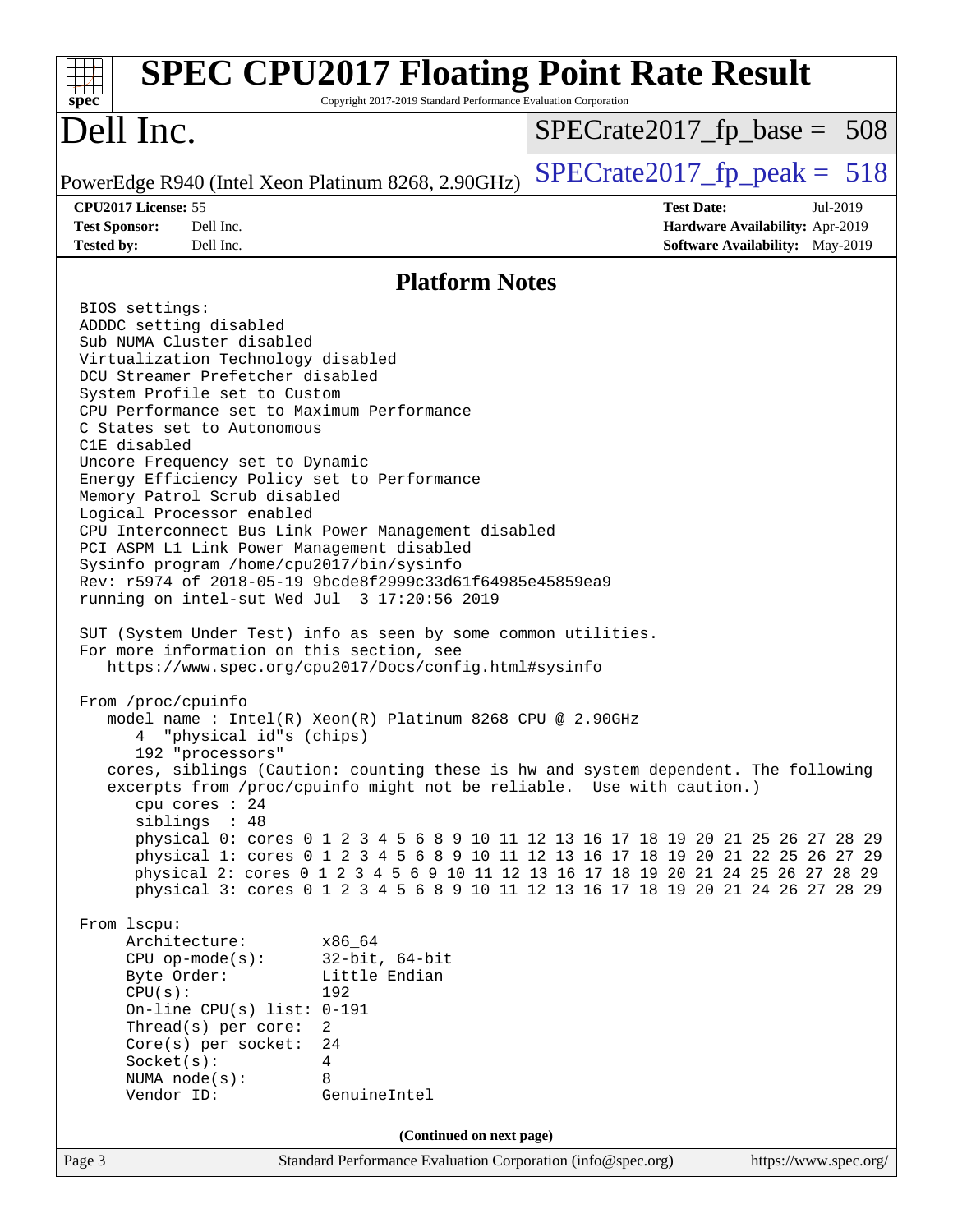| $spec^*$                                                                                                                                                                                                                                                                                                                                                                                                                                                      | Copyright 2017-2019 Standard Performance Evaluation Corporation                                                                   | <b>SPEC CPU2017 Floating Point Rate Result</b>                                                                                                                                                                                                                                                                                                                                                                                                                                                                                                                                                                                                                                                                                                                                                                                                                                                                                                                                                                                                                                                                                                                                                                                                                                                                                                                                                                                                                                                                                                                                                                                                                                                                                                                                                                                                                                                                                                                                |
|---------------------------------------------------------------------------------------------------------------------------------------------------------------------------------------------------------------------------------------------------------------------------------------------------------------------------------------------------------------------------------------------------------------------------------------------------------------|-----------------------------------------------------------------------------------------------------------------------------------|-------------------------------------------------------------------------------------------------------------------------------------------------------------------------------------------------------------------------------------------------------------------------------------------------------------------------------------------------------------------------------------------------------------------------------------------------------------------------------------------------------------------------------------------------------------------------------------------------------------------------------------------------------------------------------------------------------------------------------------------------------------------------------------------------------------------------------------------------------------------------------------------------------------------------------------------------------------------------------------------------------------------------------------------------------------------------------------------------------------------------------------------------------------------------------------------------------------------------------------------------------------------------------------------------------------------------------------------------------------------------------------------------------------------------------------------------------------------------------------------------------------------------------------------------------------------------------------------------------------------------------------------------------------------------------------------------------------------------------------------------------------------------------------------------------------------------------------------------------------------------------------------------------------------------------------------------------------------------------|
| Dell Inc.                                                                                                                                                                                                                                                                                                                                                                                                                                                     |                                                                                                                                   | $SPECrate2017_fp\_base = 508$                                                                                                                                                                                                                                                                                                                                                                                                                                                                                                                                                                                                                                                                                                                                                                                                                                                                                                                                                                                                                                                                                                                                                                                                                                                                                                                                                                                                                                                                                                                                                                                                                                                                                                                                                                                                                                                                                                                                                 |
|                                                                                                                                                                                                                                                                                                                                                                                                                                                               | PowerEdge R940 (Intel Xeon Platinum 8268, 2.90GHz)                                                                                | $SPECTate2017$ fp peak = 518                                                                                                                                                                                                                                                                                                                                                                                                                                                                                                                                                                                                                                                                                                                                                                                                                                                                                                                                                                                                                                                                                                                                                                                                                                                                                                                                                                                                                                                                                                                                                                                                                                                                                                                                                                                                                                                                                                                                                  |
| CPU2017 License: 55<br><b>Test Sponsor:</b><br>Dell Inc.<br><b>Tested by:</b><br>Dell Inc.                                                                                                                                                                                                                                                                                                                                                                    |                                                                                                                                   | <b>Test Date:</b><br>Jul-2019<br>Hardware Availability: Apr-2019<br><b>Software Availability:</b> May-2019                                                                                                                                                                                                                                                                                                                                                                                                                                                                                                                                                                                                                                                                                                                                                                                                                                                                                                                                                                                                                                                                                                                                                                                                                                                                                                                                                                                                                                                                                                                                                                                                                                                                                                                                                                                                                                                                    |
|                                                                                                                                                                                                                                                                                                                                                                                                                                                               | <b>Platform Notes (Continued)</b>                                                                                                 |                                                                                                                                                                                                                                                                                                                                                                                                                                                                                                                                                                                                                                                                                                                                                                                                                                                                                                                                                                                                                                                                                                                                                                                                                                                                                                                                                                                                                                                                                                                                                                                                                                                                                                                                                                                                                                                                                                                                                                               |
| CPU family:<br>Model:<br>Model name:<br>Stepping:<br>CPU MHz:<br>BogoMIPS:<br>Virtualization:<br>L1d cache:<br>Lli cache:<br>L2 cache:<br>L3 cache:<br>NUMA node0 CPU(s):<br>NUMA nodel CPU(s):<br>NUMA node2 CPU(s):<br>NUMA node3 CPU(s):<br>NUMA node4 CPU(s):<br>NUMA node5 CPU(s):<br>NUMA node6 CPU(s):<br>NUMA node7 CPU(s):<br>Flaqs:<br>/proc/cpuinfo cache data<br>cache size : 36608 KB<br>physical chip.<br>$available: 8 nodes (0-7)$<br>176 184 | 6<br>85<br>6<br>3128.304<br>5800.00<br>$VT - x$<br>32K<br>32K<br>1024K<br>36608K<br>ospke avx512_vnni flush_l1d arch_capabilities | Intel(R) Xeon(R) Platinum 8268 CPU @ 2.90GHz<br>0,8,16,168,176,188,176,189,176,189,104,112,120,128,120,124,152,160,168,176,184<br>1, 9, 17, 25, 33, 41, 49, 57, 65, 73, 81, 89, 97, 105, 113, 121, 129, 137, 145, 153, 161, 169, 177, 185<br>2, 10, 18, 26, 34, 42, 50, 58, 66, 74, 82, 90, 98, 106, 114, 122, 130, 138, 146, 154, 162, 170, 178, 186<br>3, 11, 19, 27, 35, 43, 51, 59, 67, 75, 83, 91, 99, 107, 115, 123, 131, 139, 147, 155, 163, 171, 179, 187<br>4, 12, 20, 28, 36, 44, 52, 60, 68, 76, 84, 92, 100, 108, 116, 124, 132, 140, 148, 156, 164, 172, 180, 188<br>5, 13, 21, 29, 37, 45, 53, 61, 69, 77, 85, 93, 101, 109, 117, 125, 133, 141, 149, 157, 165, 173, 181, 189<br>6, 14, 22, 30, 38, 46, 54, 62, 70, 78, 86, 94, 102, 110, 118, 126, 134, 142, 150, 158, 166, 174, 182, 190<br>7, 15, 23, 31, 39, 47, 55, 63, 71, 79, 87, 95, 103, 111, 119, 127, 135, 143, 151, 159, 167, 175, 183, 191<br>fpu vme de pse tsc msr pae mce cx8 apic sep mtrr pge mca cmov<br>pat pse36 clflush dts acpi mmx fxsr sse sse2 ss ht tm pbe syscall nx pdpelgb rdtscp<br>lm constant_tsc art arch_perfmon pebs bts rep_good nopl xtopology nonstop_tsc cpuid<br>aperfmperf pni pclmulqdq dtes64 monitor ds_cpl vmx smx est tm2 ssse3 sdbg fma cx16<br>xtpr pdcm pcid dca sse4_1 sse4_2 x2apic movbe popcnt aes xsave avx f16c rdrand<br>lahf_lm abm 3dnowprefetch cpuid_fault epb cat_13 cdp_13 invpcid_single ssbd mba ibrs<br>ibpb stibp ibrs_enhanced tpr_shadow vnmi flexpriority ept vpid fsgsbase tsc_adjust<br>bmil hle avx2 smep bmi2 erms invpcid rtm cqm mpx rdt_a avx512f avx512dq rdseed adx<br>smap clflushopt clwb intel_pt avx512cd avx512bw avx512vl xsaveopt xsavec xgetbvl<br>xsaves cqm_llc cqm_occup_llc cqm_mbm_total cqm_mbm_local dtherm ida arat pln pts pku<br>From numactl --hardware WARNING: a numactl 'node' might or might not correspond to a<br>node 0 cpus: 0 8 16 24 32 40 48 56 64 72 80 88 96 104 112 120 128 136 144 152 160 168 |
|                                                                                                                                                                                                                                                                                                                                                                                                                                                               | (Continued on next page)                                                                                                          |                                                                                                                                                                                                                                                                                                                                                                                                                                                                                                                                                                                                                                                                                                                                                                                                                                                                                                                                                                                                                                                                                                                                                                                                                                                                                                                                                                                                                                                                                                                                                                                                                                                                                                                                                                                                                                                                                                                                                                               |
| Page 4                                                                                                                                                                                                                                                                                                                                                                                                                                                        | Standard Performance Evaluation Corporation (info@spec.org)                                                                       | https://www.spec.org/                                                                                                                                                                                                                                                                                                                                                                                                                                                                                                                                                                                                                                                                                                                                                                                                                                                                                                                                                                                                                                                                                                                                                                                                                                                                                                                                                                                                                                                                                                                                                                                                                                                                                                                                                                                                                                                                                                                                                         |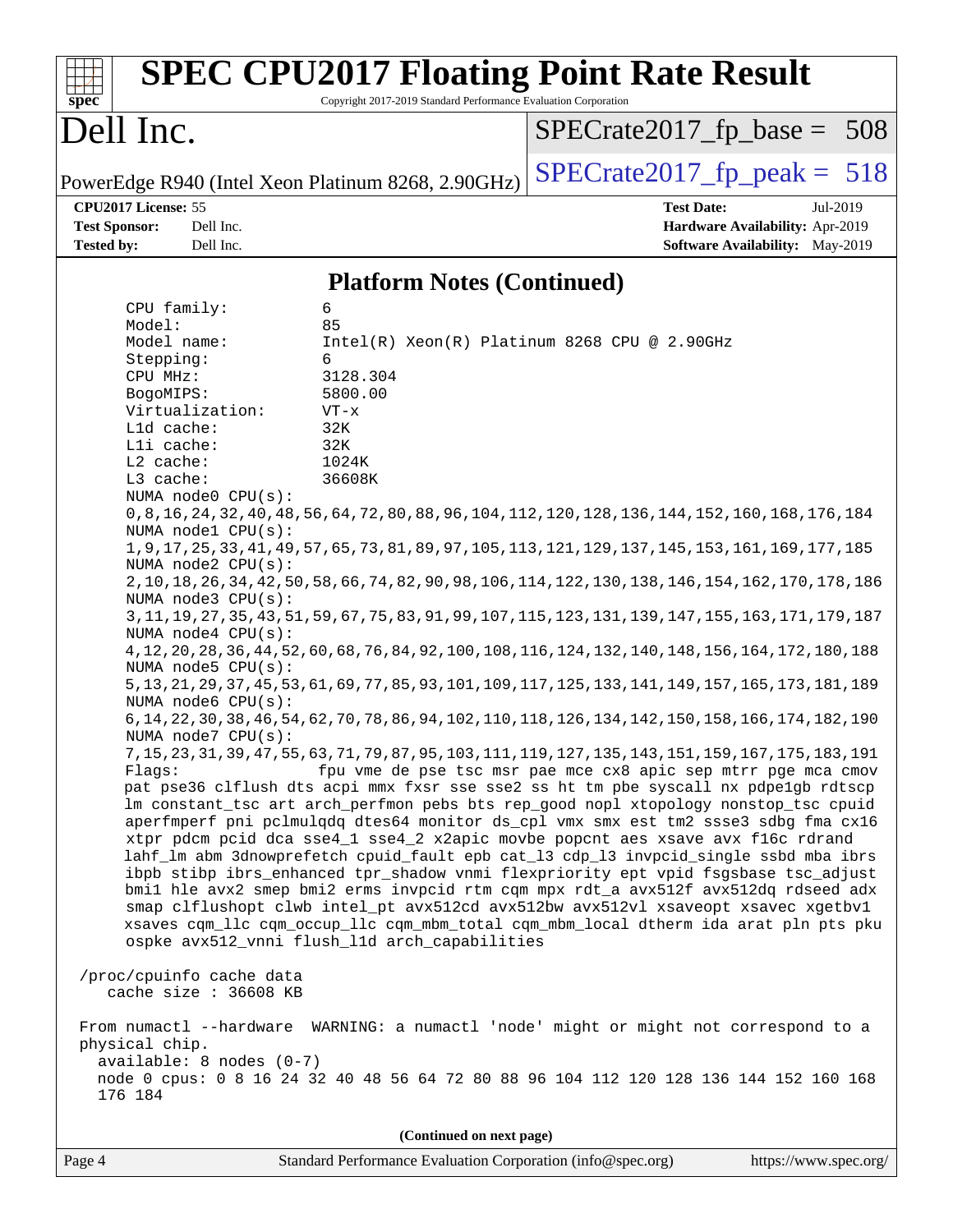| <b>SPEC CPU2017 Floating Point Rate Result</b><br>Copyright 2017-2019 Standard Performance Evaluation Corporation<br>spec <sup>®</sup> |                                 |
|----------------------------------------------------------------------------------------------------------------------------------------|---------------------------------|
| Dell Inc.                                                                                                                              | $SPECrate2017_fp\_base = 508$   |
| PowerEdge R940 (Intel Xeon Platinum 8268, 2.90GHz)                                                                                     | $SPECTate2017$ _fp_peak = 518   |
| CPU2017 License: 55                                                                                                                    | <b>Test Date:</b><br>Jul-2019   |
| Dell Inc.<br><b>Test Sponsor:</b>                                                                                                      | Hardware Availability: Apr-2019 |
| Dell Inc.<br><b>Tested by:</b>                                                                                                         | Software Availability: May-2019 |
| <b>Platform Notes (Continued)</b>                                                                                                      |                                 |
| node 0 size: 95167 MB                                                                                                                  |                                 |
| node 0 free: 94679 MB<br>node 1 cpus: 1 9 17 25 33 41 49 57 65 73 81 89 97 105 113 121 129 137 145 153 161 169<br>177 185              |                                 |
| node 1 size: 96763 MB                                                                                                                  |                                 |
| node 1 free: 96270 MB                                                                                                                  |                                 |
| node 2 cpus: 2 10 18 26 34 42 50 58 66 74 82 90 98 106 114 122 130 138 146 154 162 170<br>178 186                                      |                                 |
| node 2 size: 96763 MB<br>node 2 free: 96341 MB                                                                                         |                                 |
| node 3 cpus: 3 11 19 27 35 43 51 59 67 75 83 91 99 107 115 123 131 139 147 155 163 171<br>179 187                                      |                                 |
| node 3 size: 96763 MB                                                                                                                  |                                 |
| node 3 free: 94458 MB                                                                                                                  |                                 |
| node 4 cpus: 4 12 20 28 36 44 52 60 68 76 84 92 100 108 116 124 132 140 148 156 164 172<br>180 188                                     |                                 |
| node 4 size: 96742 MB<br>node 4 free: 96291 MB                                                                                         |                                 |
| node 5 cpus: 5 13 21 29 37 45 53 61 69 77 85 93 101 109 117 125 133 141 149 157 165 173<br>181 189                                     |                                 |
| node 5 size: 96763 MB                                                                                                                  |                                 |
| node 5 free: 96339 MB                                                                                                                  |                                 |
| node 6 cpus: 6 14 22 30 38 46 54 62 70 78 86 94 102 110 118 126 134 142 150 158 166 174<br>182 190                                     |                                 |
| node 6 size: 96763 MB<br>node 6 free: 94445 MB                                                                                         |                                 |
| node 7 cpus: 7 15 23 31 39 47 55 63 71 79 87 95 103 111 119 127 135 143 151 159 167 175<br>183 191                                     |                                 |
| node 7 size: 96761 MB                                                                                                                  |                                 |
| node 7 free: 95500 MB                                                                                                                  |                                 |
| node distances:                                                                                                                        |                                 |
| node<br>0<br>$\mathbf 1$<br>7<br>2<br>3<br>5<br>6<br>4<br>10<br>21<br>21<br>0:<br>21<br>21<br>21<br>21<br>11                           |                                 |
| 21<br>21<br>21<br>1:<br>21<br>10<br>21<br>21<br>11                                                                                     |                                 |
| 2:<br>21<br>21<br>10<br>21<br>21<br>21<br>11<br>21                                                                                     |                                 |
| 3:<br>21<br>21<br>21<br>10<br>21<br>21<br>21<br>11                                                                                     |                                 |
| 21<br>21<br>4:<br>11<br>21<br>10<br>21<br>21<br>21<br>21<br>21<br>5:<br>11<br>21<br>21<br>10<br>21<br>21                               |                                 |
| 6:<br>21<br>21<br>11<br>21<br>21<br>21<br>10<br>21                                                                                     |                                 |
| 7:<br>21<br>21<br>21<br>21<br>11<br>21<br>21<br>10                                                                                     |                                 |
| From /proc/meminfo                                                                                                                     |                                 |
| MemTotal:<br>791028572 kB                                                                                                              |                                 |
| HugePages_Total:<br>0<br>Hugepagesize:<br>2048 kB                                                                                      |                                 |
| /usr/bin/lsb_release -d                                                                                                                |                                 |
| (Continued on next page)                                                                                                               |                                 |
| Page 5<br>Standard Performance Evaluation Corporation (info@spec.org)                                                                  | https://www.spec.org/           |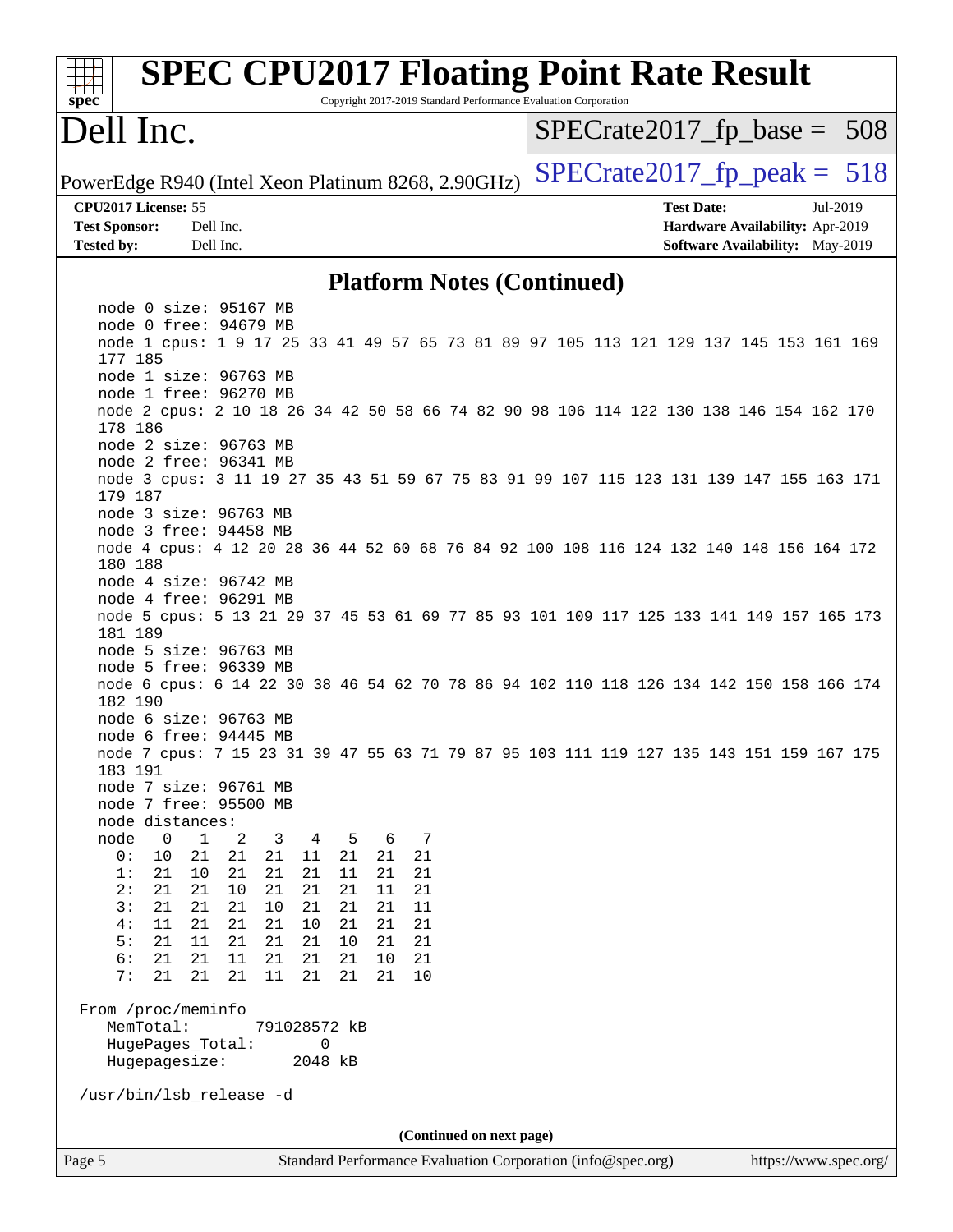| <b>SPEC CPU2017 Floating Point Rate Result</b><br>Copyright 2017-2019 Standard Performance Evaluation Corporation<br>$spec^*$                                                                                                                                                                                                                                                                                                                                                                                                                  |                                                                                                     |
|------------------------------------------------------------------------------------------------------------------------------------------------------------------------------------------------------------------------------------------------------------------------------------------------------------------------------------------------------------------------------------------------------------------------------------------------------------------------------------------------------------------------------------------------|-----------------------------------------------------------------------------------------------------|
| Dell Inc.                                                                                                                                                                                                                                                                                                                                                                                                                                                                                                                                      | $SPECrate2017_fp\_base = 508$                                                                       |
| PowerEdge R940 (Intel Xeon Platinum 8268, 2.90GHz)                                                                                                                                                                                                                                                                                                                                                                                                                                                                                             | $SPECTate2017$ _fp_peak = 518                                                                       |
| CPU2017 License: 55<br><b>Test Sponsor:</b><br>Dell Inc.<br><b>Tested by:</b><br>Dell Inc.                                                                                                                                                                                                                                                                                                                                                                                                                                                     | <b>Test Date:</b><br>Jul-2019<br>Hardware Availability: Apr-2019<br>Software Availability: May-2019 |
| <b>Platform Notes (Continued)</b>                                                                                                                                                                                                                                                                                                                                                                                                                                                                                                              |                                                                                                     |
| Ubuntu 18.04.2 LTS                                                                                                                                                                                                                                                                                                                                                                                                                                                                                                                             |                                                                                                     |
| From /etc/*release* /etc/*version*<br>debian_version: buster/sid<br>os-release:<br>NAME="Ubuntu"<br>VERSION="18.04.2 LTS (Bionic Beaver)"<br>ID=ubuntu<br>ID_LIKE=debian<br>PRETTY NAME="Ubuntu 18.04.2 LTS"<br>VERSION_ID="18.04"<br>HOME_URL="https://www.ubuntu.com/"<br>SUPPORT_URL="https://help.ubuntu.com/"                                                                                                                                                                                                                             |                                                                                                     |
| uname $-a$ :<br>Linux intel-sut 4.15.0-45-generic #48-Ubuntu SMP Tue Jan 29 16:28:13 UTC 2019 x86_64<br>x86_64 x86_64 GNU/Linux                                                                                                                                                                                                                                                                                                                                                                                                                |                                                                                                     |
| Kernel self-reported vulnerability status:                                                                                                                                                                                                                                                                                                                                                                                                                                                                                                     |                                                                                                     |
| CVE-2017-5754 (Meltdown):<br>Not affected<br>CVE-2017-5753 (Spectre variant 1): Mitigation: __user pointer sanitization<br>CVE-2017-5715 (Spectre variant 2): Mitigation: Enhanced IBRS, IBPB                                                                                                                                                                                                                                                                                                                                                  |                                                                                                     |
| run-level 5 Jul 3 11:45                                                                                                                                                                                                                                                                                                                                                                                                                                                                                                                        |                                                                                                     |
| SPEC is set to: /home/cpu2017<br>Type Size Used Avail Use% Mounted on<br>Filesystem<br>33G 384G<br>/dev/sda2<br>ext4<br>439G<br>$8\frac{6}{6}$ /                                                                                                                                                                                                                                                                                                                                                                                               |                                                                                                     |
| Additional information from dmidecode follows. WARNING: Use caution when you interpret<br>this section. The 'dmidecode' program reads system data which is "intended to allow<br>hardware to be accurately determined", but the intent may not be met, as there are<br>frequent changes to hardware, firmware, and the "DMTF SMBIOS" standard.<br>BIOS Dell Inc. 2.1.8 04/30/2019<br>Memory:<br>12x 002C069D002C 36ASF4G72PZ-2G9E2 32 GB 2 rank 2933<br>12x 00AD063200AD HMA84GR7CJR4N-WM 32 GB 2 rank 2933<br>24x Not Specified Not Specified |                                                                                                     |
| (End of data from sysinfo program)                                                                                                                                                                                                                                                                                                                                                                                                                                                                                                             |                                                                                                     |
| <b>Compiler Version Notes</b>                                                                                                                                                                                                                                                                                                                                                                                                                                                                                                                  |                                                                                                     |
| 519.1bm_r(base) 538.imagick_r(base, peak) 544.nab_r(base, peak)<br>CC                                                                                                                                                                                                                                                                                                                                                                                                                                                                          |                                                                                                     |
| (Continued on next page)                                                                                                                                                                                                                                                                                                                                                                                                                                                                                                                       |                                                                                                     |
| Standard Performance Evaluation Corporation (info@spec.org)<br>Page 6                                                                                                                                                                                                                                                                                                                                                                                                                                                                          | https://www.spec.org/                                                                               |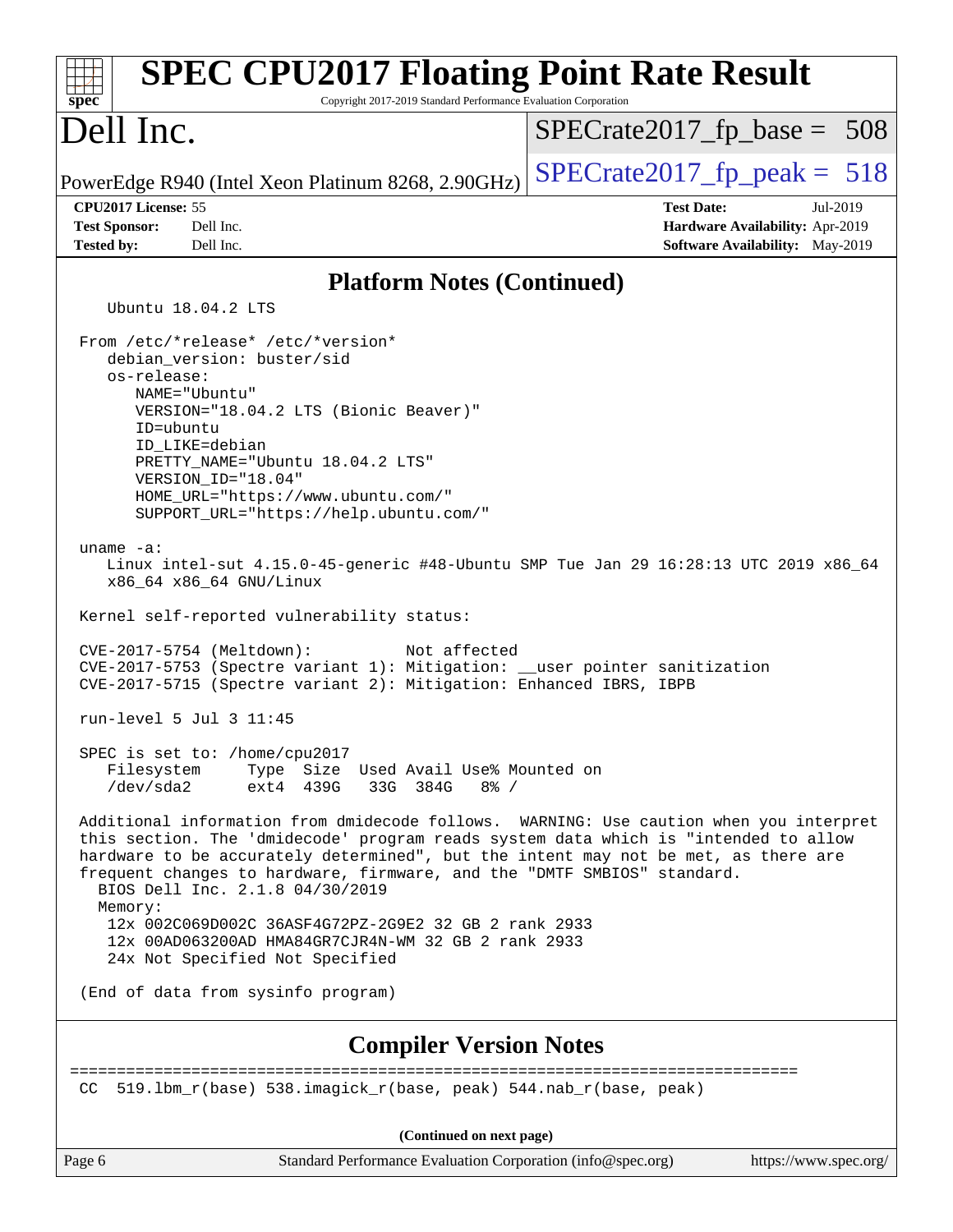| <b>SPEC CPU2017 Floating Point Rate Result</b><br>spec<br>Copyright 2017-2019 Standard Performance Evaluation Corporation                                                                                                                                                                                                                                                  |                                                                                                            |  |  |  |  |
|----------------------------------------------------------------------------------------------------------------------------------------------------------------------------------------------------------------------------------------------------------------------------------------------------------------------------------------------------------------------------|------------------------------------------------------------------------------------------------------------|--|--|--|--|
| Dell Inc.                                                                                                                                                                                                                                                                                                                                                                  | $SPECrate2017_fp\_base = 508$                                                                              |  |  |  |  |
| PowerEdge R940 (Intel Xeon Platinum 8268, 2.90GHz)                                                                                                                                                                                                                                                                                                                         | $SPECrate2017_fp\_peak = 518$                                                                              |  |  |  |  |
| CPU2017 License: 55<br><b>Test Sponsor:</b><br>Dell Inc.<br><b>Tested by:</b><br>Dell Inc.                                                                                                                                                                                                                                                                                 | <b>Test Date:</b><br>Jul-2019<br>Hardware Availability: Apr-2019<br><b>Software Availability:</b> May-2019 |  |  |  |  |
| <b>Compiler Version Notes (Continued)</b>                                                                                                                                                                                                                                                                                                                                  |                                                                                                            |  |  |  |  |
| Intel(R) C Intel(R) 64 Compiler for applications running on Intel(R) 64,<br>Version 19.0.4.227 Build 20190416<br>Copyright (C) 1985-2019 Intel Corporation. All rights reserved.                                                                                                                                                                                           |                                                                                                            |  |  |  |  |
| $519.1bm_r(peak)$<br>CC.                                                                                                                                                                                                                                                                                                                                                   |                                                                                                            |  |  |  |  |
| Intel(R) C Intel(R) 64 Compiler for applications running on Intel(R) 64,<br>Version 19.0.4.227 Build 20190416<br>Copyright (C) 1985-2019 Intel Corporation. All rights reserved.                                                                                                                                                                                           |                                                                                                            |  |  |  |  |
| CXXC 508.namd_r(base) 510.parest_r(base, peak)<br>Intel(R) $C++$ Intel(R) 64 Compiler for applications running on Intel(R) 64,                                                                                                                                                                                                                                             |                                                                                                            |  |  |  |  |
| Version 19.0.4.227 Build 20190416<br>Copyright (C) 1985-2019 Intel Corporation. All rights reserved.                                                                                                                                                                                                                                                                       |                                                                                                            |  |  |  |  |
| $CXXC 508.namd_r (peak)$                                                                                                                                                                                                                                                                                                                                                   |                                                                                                            |  |  |  |  |
| Intel(R) $C++$ Intel(R) 64 Compiler for applications running on Intel(R) 64,<br>Version 19.0.4.227 Build 20190416<br>Copyright (C) 1985-2019 Intel Corporation. All rights reserved.                                                                                                                                                                                       |                                                                                                            |  |  |  |  |
| CC 511.povray_r(base) 526.blender_r(base, peak)                                                                                                                                                                                                                                                                                                                            |                                                                                                            |  |  |  |  |
| Intel(R) $C++$ Intel(R) 64 Compiler for applications running on Intel(R) 64,<br>Version 19.0.4.227 Build 20190416<br>Copyright (C) 1985-2019 Intel Corporation. All rights reserved.<br>$Intel(R)$ C Intel(R) 64 Compiler for applications running on Intel(R) 64,<br>Version 19.0.4.227 Build 20190416<br>Copyright (C) 1985-2019 Intel Corporation. All rights reserved. |                                                                                                            |  |  |  |  |
| CC 511.povray_r(peak)                                                                                                                                                                                                                                                                                                                                                      |                                                                                                            |  |  |  |  |
| Intel(R) $C++$ Intel(R) 64 Compiler for applications running on Intel(R) 64,<br>Version 19.0.4.227 Build 20190416<br>Copyright (C) 1985-2019 Intel Corporation. All rights reserved.                                                                                                                                                                                       |                                                                                                            |  |  |  |  |
| (Continued on next page)                                                                                                                                                                                                                                                                                                                                                   |                                                                                                            |  |  |  |  |
| Page 7<br>Standard Performance Evaluation Corporation (info@spec.org)                                                                                                                                                                                                                                                                                                      | https://www.spec.org/                                                                                      |  |  |  |  |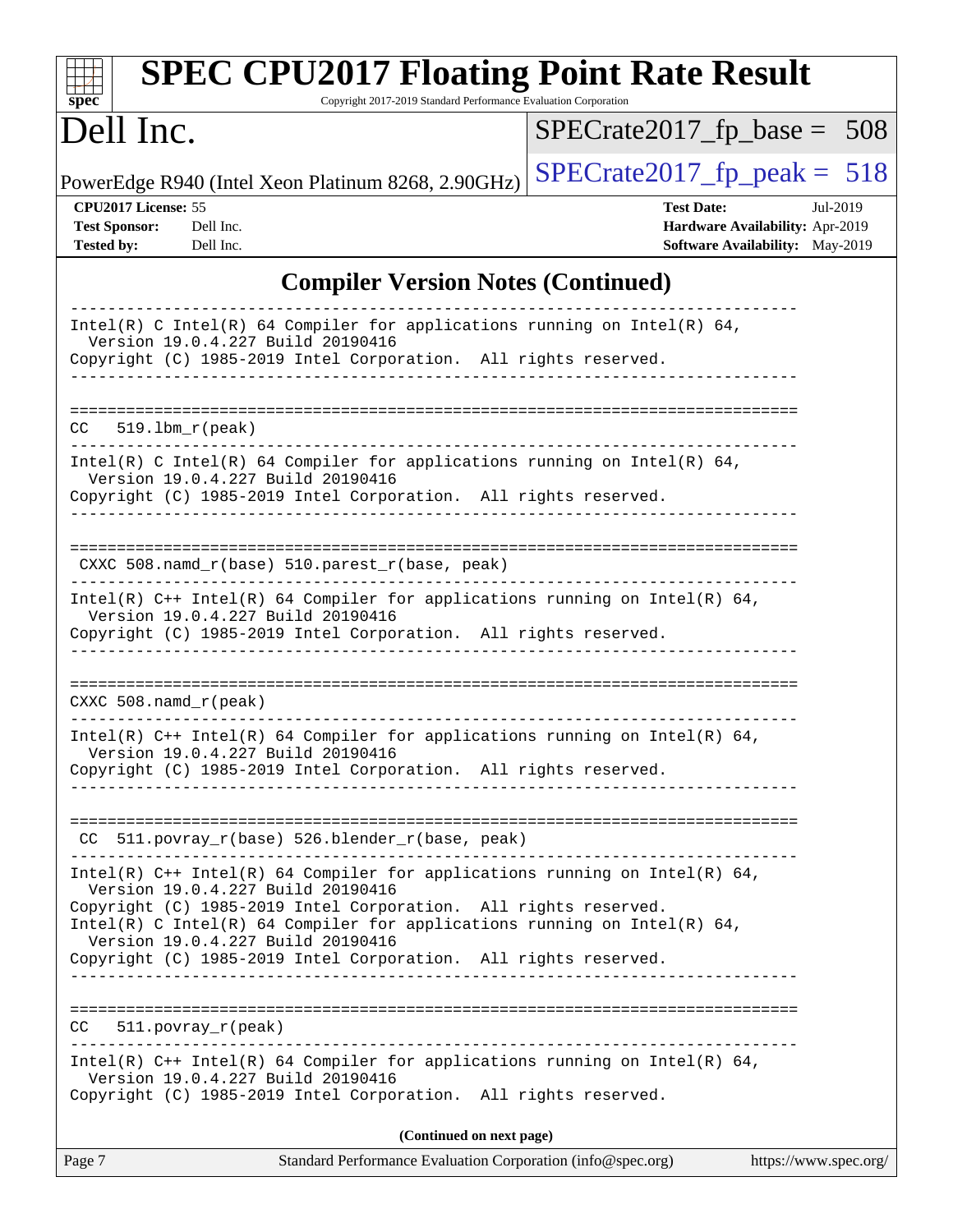| <b>SPEC CPU2017 Floating Point Rate Result</b><br>Copyright 2017-2019 Standard Performance Evaluation Corporation<br>spec <sup>®</sup>                                                                                                                                                                                                                                                                                                                                                                                                                               |                                                                  |
|----------------------------------------------------------------------------------------------------------------------------------------------------------------------------------------------------------------------------------------------------------------------------------------------------------------------------------------------------------------------------------------------------------------------------------------------------------------------------------------------------------------------------------------------------------------------|------------------------------------------------------------------|
| Dell Inc.                                                                                                                                                                                                                                                                                                                                                                                                                                                                                                                                                            | $SPECrate2017_fp\_base = 508$                                    |
| PowerEdge R940 (Intel Xeon Platinum 8268, 2.90GHz)                                                                                                                                                                                                                                                                                                                                                                                                                                                                                                                   | $SPECTate2017$ _fp_peak = 518                                    |
| CPU2017 License: 55<br>Dell Inc.<br><b>Test Sponsor:</b>                                                                                                                                                                                                                                                                                                                                                                                                                                                                                                             | <b>Test Date:</b><br>Jul-2019<br>Hardware Availability: Apr-2019 |
| <b>Tested by:</b><br>Dell Inc.                                                                                                                                                                                                                                                                                                                                                                                                                                                                                                                                       | Software Availability: May-2019                                  |
| <b>Compiler Version Notes (Continued)</b>                                                                                                                                                                                                                                                                                                                                                                                                                                                                                                                            |                                                                  |
| Intel(R) C Intel(R) 64 Compiler for applications running on Intel(R) 64,<br>Version 19.0.4.227 Build 20190416<br>Copyright (C) 1985-2019 Intel Corporation. All rights reserved.                                                                                                                                                                                                                                                                                                                                                                                     |                                                                  |
| FC 507.cactuBSSN_r(base, peak)                                                                                                                                                                                                                                                                                                                                                                                                                                                                                                                                       |                                                                  |
| Intel(R) $C++$ Intel(R) 64 Compiler for applications running on Intel(R) 64,<br>Version 19.0.4.227 Build 20190416<br>Copyright (C) 1985-2019 Intel Corporation. All rights reserved.<br>Intel(R) C Intel(R) 64 Compiler for applications running on Intel(R) 64,<br>Version 19.0.4.227 Build 20190416<br>Copyright (C) 1985-2019 Intel Corporation. All rights reserved.<br>$Intel(R)$ Fortran Intel(R) 64 Compiler for applications running on Intel(R)<br>64, Version 19.0.4.227 Build 20190416<br>Copyright (C) 1985-2019 Intel Corporation. All rights reserved. |                                                                  |
| 503.bwaves_r(base, peak) 549.fotonik3d_r(base, peak) 554.roms_r(base)<br>FC.<br>$Intel(R)$ Fortran Intel(R) 64 Compiler for applications running on Intel(R)<br>64, Version 19.0.4.227 Build 20190416<br>Copyright (C) 1985-2019 Intel Corporation. All rights reserved.                                                                                                                                                                                                                                                                                             |                                                                  |
| $554$ .roms $r(\text{peak})$<br>FC.                                                                                                                                                                                                                                                                                                                                                                                                                                                                                                                                  |                                                                  |
| $Intel(R)$ Fortran Intel(R) 64 Compiler for applications running on Intel(R)<br>64, Version 19.0.4.227 Build 20190416<br>Copyright (C) 1985-2019 Intel Corporation. All rights reserved.<br>--------------                                                                                                                                                                                                                                                                                                                                                           |                                                                  |
| $CC$ 521.wrf_r(base) 527.cam4_r(base)                                                                                                                                                                                                                                                                                                                                                                                                                                                                                                                                |                                                                  |
| $Intel(R)$ Fortran Intel(R) 64 Compiler for applications running on Intel(R)<br>64, Version 19.0.4.227 Build 20190416<br>Copyright (C) 1985-2019 Intel Corporation. All rights reserved.<br>Intel(R) C Intel(R) 64 Compiler for applications running on Intel(R) 64,<br>Version 19.0.4.227 Build 20190416<br>Copyright (C) 1985-2019 Intel Corporation. All rights reserved.                                                                                                                                                                                         |                                                                  |
|                                                                                                                                                                                                                                                                                                                                                                                                                                                                                                                                                                      |                                                                  |
| (Continued on next page)                                                                                                                                                                                                                                                                                                                                                                                                                                                                                                                                             |                                                                  |
| Page 8<br>Standard Performance Evaluation Corporation (info@spec.org)                                                                                                                                                                                                                                                                                                                                                                                                                                                                                                | https://www.spec.org/                                            |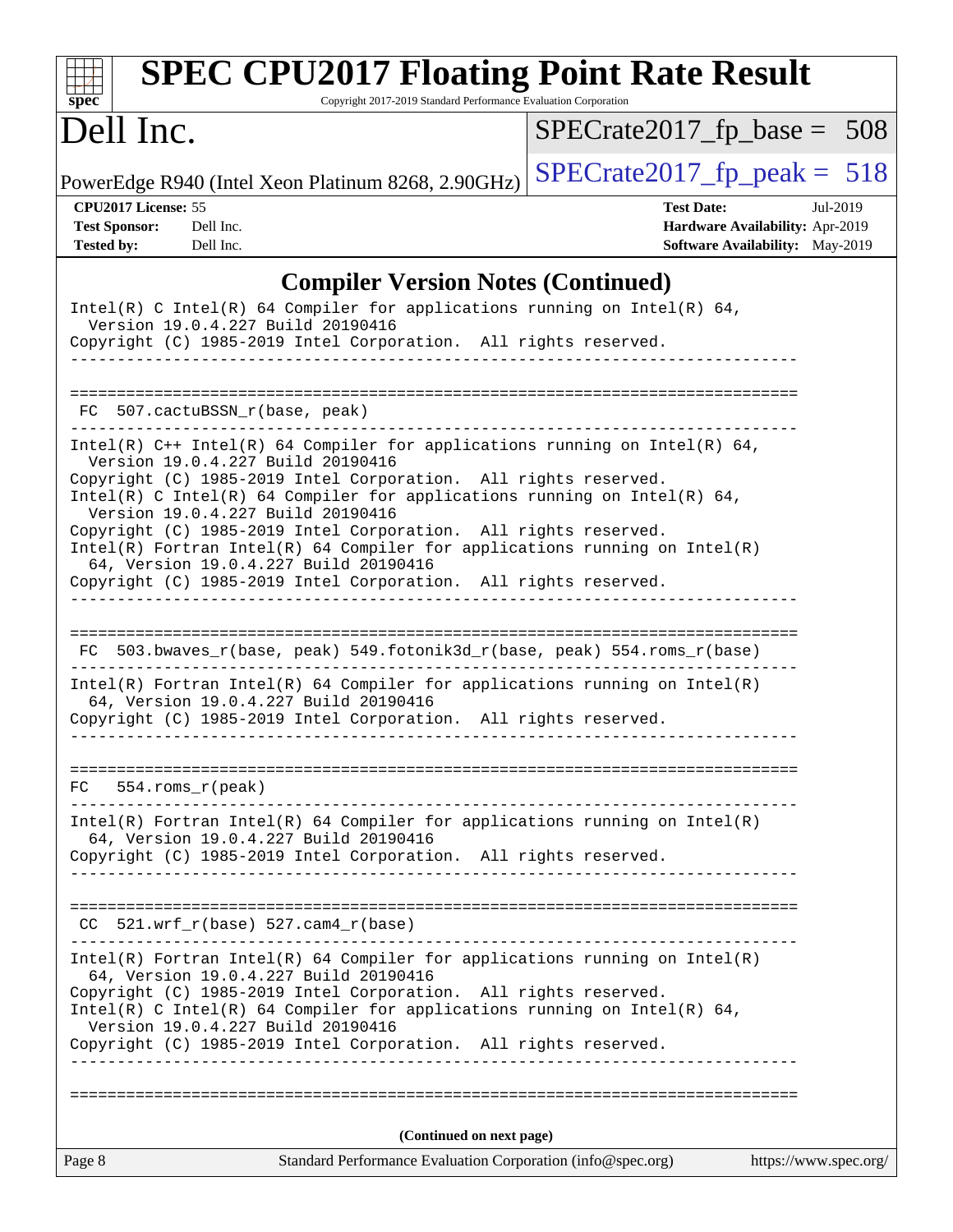| $spec^*$                                                                                              |           | <b>SPEC CPU2017 Floating Point Rate Result</b><br>Copyright 2017-2019 Standard Performance Evaluation Corporation   |  |                                        |  |  |
|-------------------------------------------------------------------------------------------------------|-----------|---------------------------------------------------------------------------------------------------------------------|--|----------------------------------------|--|--|
| Dell Inc.                                                                                             |           |                                                                                                                     |  | $SPECrate2017_fp\_base = 508$          |  |  |
|                                                                                                       |           | PowerEdge R940 (Intel Xeon Platinum 8268, 2.90GHz)                                                                  |  | $SPECrate2017fp peak = 518$            |  |  |
| CPU <sub>2017</sub> License: 55<br><b>Test Date:</b><br>Jul-2019                                      |           |                                                                                                                     |  |                                        |  |  |
| <b>Test Sponsor:</b>                                                                                  | Dell Inc. |                                                                                                                     |  | Hardware Availability: Apr-2019        |  |  |
| <b>Tested by:</b>                                                                                     | Dell Inc. |                                                                                                                     |  | <b>Software Availability:</b> May-2019 |  |  |
| <b>Compiler Version Notes (Continued)</b><br>521.wrf $r(\text{peak})$ 527.cam4 $r(\text{peak})$<br>CC |           |                                                                                                                     |  |                                        |  |  |
|                                                                                                       |           |                                                                                                                     |  |                                        |  |  |
|                                                                                                       |           | Intel(R) Fortran Intel(R) 64 Compiler for applications running on Intel(R)<br>64, Version 19.0.4.227 Build 20190416 |  |                                        |  |  |

Copyright (C) 1985-2019 Intel Corporation. All rights reserved. Intel(R) C Intel(R) 64 Compiler for applications running on Intel(R)  $64$ , Version 19.0.4.227 Build 20190416

Copyright (C) 1985-2019 Intel Corporation. All rights reserved.

------------------------------------------------------------------------------

### **[Base Compiler Invocation](http://www.spec.org/auto/cpu2017/Docs/result-fields.html#BaseCompilerInvocation)**

[C benchmarks](http://www.spec.org/auto/cpu2017/Docs/result-fields.html#Cbenchmarks):

[icc -m64 -std=c11](http://www.spec.org/cpu2017/results/res2019q3/cpu2017-20190708-15965.flags.html#user_CCbase_intel_icc_64bit_c11_33ee0cdaae7deeeab2a9725423ba97205ce30f63b9926c2519791662299b76a0318f32ddfffdc46587804de3178b4f9328c46fa7c2b0cd779d7a61945c91cd35)

[C++ benchmarks:](http://www.spec.org/auto/cpu2017/Docs/result-fields.html#CXXbenchmarks) [icpc -m64](http://www.spec.org/cpu2017/results/res2019q3/cpu2017-20190708-15965.flags.html#user_CXXbase_intel_icpc_64bit_4ecb2543ae3f1412ef961e0650ca070fec7b7afdcd6ed48761b84423119d1bf6bdf5cad15b44d48e7256388bc77273b966e5eb805aefd121eb22e9299b2ec9d9)

[Fortran benchmarks](http://www.spec.org/auto/cpu2017/Docs/result-fields.html#Fortranbenchmarks): [ifort -m64](http://www.spec.org/cpu2017/results/res2019q3/cpu2017-20190708-15965.flags.html#user_FCbase_intel_ifort_64bit_24f2bb282fbaeffd6157abe4f878425411749daecae9a33200eee2bee2fe76f3b89351d69a8130dd5949958ce389cf37ff59a95e7a40d588e8d3a57e0c3fd751)

[Benchmarks using both Fortran and C](http://www.spec.org/auto/cpu2017/Docs/result-fields.html#BenchmarksusingbothFortranandC): [ifort -m64](http://www.spec.org/cpu2017/results/res2019q3/cpu2017-20190708-15965.flags.html#user_CC_FCbase_intel_ifort_64bit_24f2bb282fbaeffd6157abe4f878425411749daecae9a33200eee2bee2fe76f3b89351d69a8130dd5949958ce389cf37ff59a95e7a40d588e8d3a57e0c3fd751) [icc -m64 -std=c11](http://www.spec.org/cpu2017/results/res2019q3/cpu2017-20190708-15965.flags.html#user_CC_FCbase_intel_icc_64bit_c11_33ee0cdaae7deeeab2a9725423ba97205ce30f63b9926c2519791662299b76a0318f32ddfffdc46587804de3178b4f9328c46fa7c2b0cd779d7a61945c91cd35)

[Benchmarks using both C and C++](http://www.spec.org/auto/cpu2017/Docs/result-fields.html#BenchmarksusingbothCandCXX): [icpc -m64](http://www.spec.org/cpu2017/results/res2019q3/cpu2017-20190708-15965.flags.html#user_CC_CXXbase_intel_icpc_64bit_4ecb2543ae3f1412ef961e0650ca070fec7b7afdcd6ed48761b84423119d1bf6bdf5cad15b44d48e7256388bc77273b966e5eb805aefd121eb22e9299b2ec9d9) [icc -m64 -std=c11](http://www.spec.org/cpu2017/results/res2019q3/cpu2017-20190708-15965.flags.html#user_CC_CXXbase_intel_icc_64bit_c11_33ee0cdaae7deeeab2a9725423ba97205ce30f63b9926c2519791662299b76a0318f32ddfffdc46587804de3178b4f9328c46fa7c2b0cd779d7a61945c91cd35)

[Benchmarks using Fortran, C, and C++:](http://www.spec.org/auto/cpu2017/Docs/result-fields.html#BenchmarksusingFortranCandCXX) [icpc -m64](http://www.spec.org/cpu2017/results/res2019q3/cpu2017-20190708-15965.flags.html#user_CC_CXX_FCbase_intel_icpc_64bit_4ecb2543ae3f1412ef961e0650ca070fec7b7afdcd6ed48761b84423119d1bf6bdf5cad15b44d48e7256388bc77273b966e5eb805aefd121eb22e9299b2ec9d9) [icc -m64 -std=c11](http://www.spec.org/cpu2017/results/res2019q3/cpu2017-20190708-15965.flags.html#user_CC_CXX_FCbase_intel_icc_64bit_c11_33ee0cdaae7deeeab2a9725423ba97205ce30f63b9926c2519791662299b76a0318f32ddfffdc46587804de3178b4f9328c46fa7c2b0cd779d7a61945c91cd35) [ifort -m64](http://www.spec.org/cpu2017/results/res2019q3/cpu2017-20190708-15965.flags.html#user_CC_CXX_FCbase_intel_ifort_64bit_24f2bb282fbaeffd6157abe4f878425411749daecae9a33200eee2bee2fe76f3b89351d69a8130dd5949958ce389cf37ff59a95e7a40d588e8d3a57e0c3fd751)

## **[Base Portability Flags](http://www.spec.org/auto/cpu2017/Docs/result-fields.html#BasePortabilityFlags)**

 503.bwaves\_r: [-DSPEC\\_LP64](http://www.spec.org/cpu2017/results/res2019q3/cpu2017-20190708-15965.flags.html#suite_basePORTABILITY503_bwaves_r_DSPEC_LP64) 507.cactuBSSN\_r: [-DSPEC\\_LP64](http://www.spec.org/cpu2017/results/res2019q3/cpu2017-20190708-15965.flags.html#suite_basePORTABILITY507_cactuBSSN_r_DSPEC_LP64) 508.namd\_r: [-DSPEC\\_LP64](http://www.spec.org/cpu2017/results/res2019q3/cpu2017-20190708-15965.flags.html#suite_basePORTABILITY508_namd_r_DSPEC_LP64) 510.parest\_r: [-DSPEC\\_LP64](http://www.spec.org/cpu2017/results/res2019q3/cpu2017-20190708-15965.flags.html#suite_basePORTABILITY510_parest_r_DSPEC_LP64) 511.povray\_r: [-DSPEC\\_LP64](http://www.spec.org/cpu2017/results/res2019q3/cpu2017-20190708-15965.flags.html#suite_basePORTABILITY511_povray_r_DSPEC_LP64) 519.lbm\_r: [-DSPEC\\_LP64](http://www.spec.org/cpu2017/results/res2019q3/cpu2017-20190708-15965.flags.html#suite_basePORTABILITY519_lbm_r_DSPEC_LP64) 521.wrf\_r: [-DSPEC\\_LP64](http://www.spec.org/cpu2017/results/res2019q3/cpu2017-20190708-15965.flags.html#suite_basePORTABILITY521_wrf_r_DSPEC_LP64) [-DSPEC\\_CASE\\_FLAG](http://www.spec.org/cpu2017/results/res2019q3/cpu2017-20190708-15965.flags.html#b521.wrf_r_baseCPORTABILITY_DSPEC_CASE_FLAG) [-convert big\\_endian](http://www.spec.org/cpu2017/results/res2019q3/cpu2017-20190708-15965.flags.html#user_baseFPORTABILITY521_wrf_r_convert_big_endian_c3194028bc08c63ac5d04de18c48ce6d347e4e562e8892b8bdbdc0214820426deb8554edfa529a3fb25a586e65a3d812c835984020483e7e73212c4d31a38223) 526.blender\_r: [-DSPEC\\_LP64](http://www.spec.org/cpu2017/results/res2019q3/cpu2017-20190708-15965.flags.html#suite_basePORTABILITY526_blender_r_DSPEC_LP64) [-DSPEC\\_LINUX](http://www.spec.org/cpu2017/results/res2019q3/cpu2017-20190708-15965.flags.html#b526.blender_r_baseCPORTABILITY_DSPEC_LINUX) [-funsigned-char](http://www.spec.org/cpu2017/results/res2019q3/cpu2017-20190708-15965.flags.html#user_baseCPORTABILITY526_blender_r_force_uchar_40c60f00ab013830e2dd6774aeded3ff59883ba5a1fc5fc14077f794d777847726e2a5858cbc7672e36e1b067e7e5c1d9a74f7176df07886a243d7cc18edfe67) 527.cam4\_r: [-DSPEC\\_LP64](http://www.spec.org/cpu2017/results/res2019q3/cpu2017-20190708-15965.flags.html#suite_basePORTABILITY527_cam4_r_DSPEC_LP64) [-DSPEC\\_CASE\\_FLAG](http://www.spec.org/cpu2017/results/res2019q3/cpu2017-20190708-15965.flags.html#b527.cam4_r_baseCPORTABILITY_DSPEC_CASE_FLAG) 538.imagick\_r: [-DSPEC\\_LP64](http://www.spec.org/cpu2017/results/res2019q3/cpu2017-20190708-15965.flags.html#suite_basePORTABILITY538_imagick_r_DSPEC_LP64) 544.nab\_r: [-DSPEC\\_LP64](http://www.spec.org/cpu2017/results/res2019q3/cpu2017-20190708-15965.flags.html#suite_basePORTABILITY544_nab_r_DSPEC_LP64)

**(Continued on next page)**

Page 9 Standard Performance Evaluation Corporation [\(info@spec.org\)](mailto:info@spec.org) <https://www.spec.org/>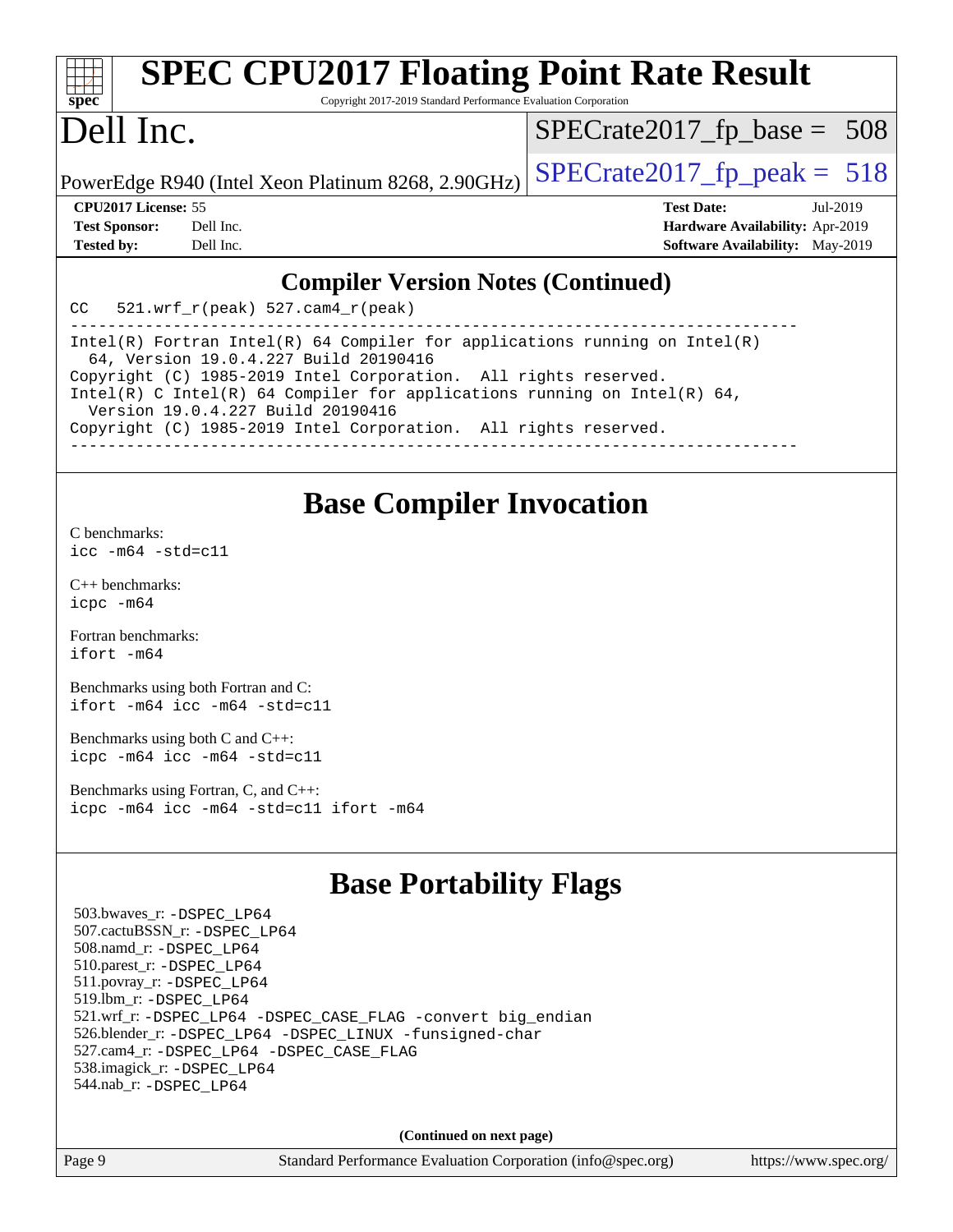#### **[spec](http://www.spec.org/) [SPEC CPU2017 Floating Point Rate Result](http://www.spec.org/auto/cpu2017/Docs/result-fields.html#SPECCPU2017FloatingPointRateResult)** Copyright 2017-2019 Standard Performance Evaluation Corporation Dell Inc. PowerEdge R940 (Intel Xeon Platinum 8268, 2.90GHz)  $\left|$  [SPECrate2017\\_fp\\_peak =](http://www.spec.org/auto/cpu2017/Docs/result-fields.html#SPECrate2017fppeak) 518 [SPECrate2017\\_fp\\_base =](http://www.spec.org/auto/cpu2017/Docs/result-fields.html#SPECrate2017fpbase) 508 **[CPU2017 License:](http://www.spec.org/auto/cpu2017/Docs/result-fields.html#CPU2017License)** 55 **[Test Date:](http://www.spec.org/auto/cpu2017/Docs/result-fields.html#TestDate)** Jul-2019 **[Test Sponsor:](http://www.spec.org/auto/cpu2017/Docs/result-fields.html#TestSponsor)** Dell Inc. **[Hardware Availability:](http://www.spec.org/auto/cpu2017/Docs/result-fields.html#HardwareAvailability)** Apr-2019 **[Tested by:](http://www.spec.org/auto/cpu2017/Docs/result-fields.html#Testedby)** Dell Inc. **[Software Availability:](http://www.spec.org/auto/cpu2017/Docs/result-fields.html#SoftwareAvailability)** May-2019 **[Base Portability Flags \(Continued\)](http://www.spec.org/auto/cpu2017/Docs/result-fields.html#BasePortabilityFlags)** 549.fotonik3d\_r: [-DSPEC\\_LP64](http://www.spec.org/cpu2017/results/res2019q3/cpu2017-20190708-15965.flags.html#suite_basePORTABILITY549_fotonik3d_r_DSPEC_LP64) 554.roms\_r: [-DSPEC\\_LP64](http://www.spec.org/cpu2017/results/res2019q3/cpu2017-20190708-15965.flags.html#suite_basePORTABILITY554_roms_r_DSPEC_LP64) **[Base Optimization Flags](http://www.spec.org/auto/cpu2017/Docs/result-fields.html#BaseOptimizationFlags)** [C benchmarks](http://www.spec.org/auto/cpu2017/Docs/result-fields.html#Cbenchmarks): [-xCORE-AVX2](http://www.spec.org/cpu2017/results/res2019q3/cpu2017-20190708-15965.flags.html#user_CCbase_f-xCORE-AVX2) [-ipo](http://www.spec.org/cpu2017/results/res2019q3/cpu2017-20190708-15965.flags.html#user_CCbase_f-ipo) [-O3](http://www.spec.org/cpu2017/results/res2019q3/cpu2017-20190708-15965.flags.html#user_CCbase_f-O3) [-no-prec-div](http://www.spec.org/cpu2017/results/res2019q3/cpu2017-20190708-15965.flags.html#user_CCbase_f-no-prec-div) [-qopt-prefetch](http://www.spec.org/cpu2017/results/res2019q3/cpu2017-20190708-15965.flags.html#user_CCbase_f-qopt-prefetch) [-ffinite-math-only](http://www.spec.org/cpu2017/results/res2019q3/cpu2017-20190708-15965.flags.html#user_CCbase_f_finite_math_only_cb91587bd2077682c4b38af759c288ed7c732db004271a9512da14a4f8007909a5f1427ecbf1a0fb78ff2a814402c6114ac565ca162485bbcae155b5e4258871) [-qopt-mem-layout-trans=4](http://www.spec.org/cpu2017/results/res2019q3/cpu2017-20190708-15965.flags.html#user_CCbase_f-qopt-mem-layout-trans_fa39e755916c150a61361b7846f310bcdf6f04e385ef281cadf3647acec3f0ae266d1a1d22d972a7087a248fd4e6ca390a3634700869573d231a252c784941a8) [C++ benchmarks:](http://www.spec.org/auto/cpu2017/Docs/result-fields.html#CXXbenchmarks) [-xCORE-AVX2](http://www.spec.org/cpu2017/results/res2019q3/cpu2017-20190708-15965.flags.html#user_CXXbase_f-xCORE-AVX2) [-ipo](http://www.spec.org/cpu2017/results/res2019q3/cpu2017-20190708-15965.flags.html#user_CXXbase_f-ipo) [-O3](http://www.spec.org/cpu2017/results/res2019q3/cpu2017-20190708-15965.flags.html#user_CXXbase_f-O3) [-no-prec-div](http://www.spec.org/cpu2017/results/res2019q3/cpu2017-20190708-15965.flags.html#user_CXXbase_f-no-prec-div) [-qopt-prefetch](http://www.spec.org/cpu2017/results/res2019q3/cpu2017-20190708-15965.flags.html#user_CXXbase_f-qopt-prefetch) [-ffinite-math-only](http://www.spec.org/cpu2017/results/res2019q3/cpu2017-20190708-15965.flags.html#user_CXXbase_f_finite_math_only_cb91587bd2077682c4b38af759c288ed7c732db004271a9512da14a4f8007909a5f1427ecbf1a0fb78ff2a814402c6114ac565ca162485bbcae155b5e4258871) [-qopt-mem-layout-trans=4](http://www.spec.org/cpu2017/results/res2019q3/cpu2017-20190708-15965.flags.html#user_CXXbase_f-qopt-mem-layout-trans_fa39e755916c150a61361b7846f310bcdf6f04e385ef281cadf3647acec3f0ae266d1a1d22d972a7087a248fd4e6ca390a3634700869573d231a252c784941a8) [Fortran benchmarks](http://www.spec.org/auto/cpu2017/Docs/result-fields.html#Fortranbenchmarks): [-xCORE-AVX2](http://www.spec.org/cpu2017/results/res2019q3/cpu2017-20190708-15965.flags.html#user_FCbase_f-xCORE-AVX2) [-ipo](http://www.spec.org/cpu2017/results/res2019q3/cpu2017-20190708-15965.flags.html#user_FCbase_f-ipo) [-O3](http://www.spec.org/cpu2017/results/res2019q3/cpu2017-20190708-15965.flags.html#user_FCbase_f-O3) [-no-prec-div](http://www.spec.org/cpu2017/results/res2019q3/cpu2017-20190708-15965.flags.html#user_FCbase_f-no-prec-div) [-qopt-prefetch](http://www.spec.org/cpu2017/results/res2019q3/cpu2017-20190708-15965.flags.html#user_FCbase_f-qopt-prefetch) [-ffinite-math-only](http://www.spec.org/cpu2017/results/res2019q3/cpu2017-20190708-15965.flags.html#user_FCbase_f_finite_math_only_cb91587bd2077682c4b38af759c288ed7c732db004271a9512da14a4f8007909a5f1427ecbf1a0fb78ff2a814402c6114ac565ca162485bbcae155b5e4258871) [-qopt-mem-layout-trans=4](http://www.spec.org/cpu2017/results/res2019q3/cpu2017-20190708-15965.flags.html#user_FCbase_f-qopt-mem-layout-trans_fa39e755916c150a61361b7846f310bcdf6f04e385ef281cadf3647acec3f0ae266d1a1d22d972a7087a248fd4e6ca390a3634700869573d231a252c784941a8) [-auto](http://www.spec.org/cpu2017/results/res2019q3/cpu2017-20190708-15965.flags.html#user_FCbase_f-auto) [-nostandard-realloc-lhs](http://www.spec.org/cpu2017/results/res2019q3/cpu2017-20190708-15965.flags.html#user_FCbase_f_2003_std_realloc_82b4557e90729c0f113870c07e44d33d6f5a304b4f63d4c15d2d0f1fab99f5daaed73bdb9275d9ae411527f28b936061aa8b9c8f2d63842963b95c9dd6426b8a) [-align array32byte](http://www.spec.org/cpu2017/results/res2019q3/cpu2017-20190708-15965.flags.html#user_FCbase_align_array32byte_b982fe038af199962ba9a80c053b8342c548c85b40b8e86eb3cc33dee0d7986a4af373ac2d51c3f7cf710a18d62fdce2948f201cd044323541f22fc0fffc51b6) [Benchmarks using both Fortran and C](http://www.spec.org/auto/cpu2017/Docs/result-fields.html#BenchmarksusingbothFortranandC): [-xCORE-AVX2](http://www.spec.org/cpu2017/results/res2019q3/cpu2017-20190708-15965.flags.html#user_CC_FCbase_f-xCORE-AVX2) [-ipo](http://www.spec.org/cpu2017/results/res2019q3/cpu2017-20190708-15965.flags.html#user_CC_FCbase_f-ipo) [-O3](http://www.spec.org/cpu2017/results/res2019q3/cpu2017-20190708-15965.flags.html#user_CC_FCbase_f-O3) [-no-prec-div](http://www.spec.org/cpu2017/results/res2019q3/cpu2017-20190708-15965.flags.html#user_CC_FCbase_f-no-prec-div) [-qopt-prefetch](http://www.spec.org/cpu2017/results/res2019q3/cpu2017-20190708-15965.flags.html#user_CC_FCbase_f-qopt-prefetch) [-ffinite-math-only](http://www.spec.org/cpu2017/results/res2019q3/cpu2017-20190708-15965.flags.html#user_CC_FCbase_f_finite_math_only_cb91587bd2077682c4b38af759c288ed7c732db004271a9512da14a4f8007909a5f1427ecbf1a0fb78ff2a814402c6114ac565ca162485bbcae155b5e4258871) [-qopt-mem-layout-trans=4](http://www.spec.org/cpu2017/results/res2019q3/cpu2017-20190708-15965.flags.html#user_CC_FCbase_f-qopt-mem-layout-trans_fa39e755916c150a61361b7846f310bcdf6f04e385ef281cadf3647acec3f0ae266d1a1d22d972a7087a248fd4e6ca390a3634700869573d231a252c784941a8) [-auto](http://www.spec.org/cpu2017/results/res2019q3/cpu2017-20190708-15965.flags.html#user_CC_FCbase_f-auto) [-nostandard-realloc-lhs](http://www.spec.org/cpu2017/results/res2019q3/cpu2017-20190708-15965.flags.html#user_CC_FCbase_f_2003_std_realloc_82b4557e90729c0f113870c07e44d33d6f5a304b4f63d4c15d2d0f1fab99f5daaed73bdb9275d9ae411527f28b936061aa8b9c8f2d63842963b95c9dd6426b8a) [-align array32byte](http://www.spec.org/cpu2017/results/res2019q3/cpu2017-20190708-15965.flags.html#user_CC_FCbase_align_array32byte_b982fe038af199962ba9a80c053b8342c548c85b40b8e86eb3cc33dee0d7986a4af373ac2d51c3f7cf710a18d62fdce2948f201cd044323541f22fc0fffc51b6) [Benchmarks using both C and C++](http://www.spec.org/auto/cpu2017/Docs/result-fields.html#BenchmarksusingbothCandCXX): [-xCORE-AVX2](http://www.spec.org/cpu2017/results/res2019q3/cpu2017-20190708-15965.flags.html#user_CC_CXXbase_f-xCORE-AVX2) [-ipo](http://www.spec.org/cpu2017/results/res2019q3/cpu2017-20190708-15965.flags.html#user_CC_CXXbase_f-ipo) [-O3](http://www.spec.org/cpu2017/results/res2019q3/cpu2017-20190708-15965.flags.html#user_CC_CXXbase_f-O3) [-no-prec-div](http://www.spec.org/cpu2017/results/res2019q3/cpu2017-20190708-15965.flags.html#user_CC_CXXbase_f-no-prec-div) [-qopt-prefetch](http://www.spec.org/cpu2017/results/res2019q3/cpu2017-20190708-15965.flags.html#user_CC_CXXbase_f-qopt-prefetch) [-ffinite-math-only](http://www.spec.org/cpu2017/results/res2019q3/cpu2017-20190708-15965.flags.html#user_CC_CXXbase_f_finite_math_only_cb91587bd2077682c4b38af759c288ed7c732db004271a9512da14a4f8007909a5f1427ecbf1a0fb78ff2a814402c6114ac565ca162485bbcae155b5e4258871) [-qopt-mem-layout-trans=4](http://www.spec.org/cpu2017/results/res2019q3/cpu2017-20190708-15965.flags.html#user_CC_CXXbase_f-qopt-mem-layout-trans_fa39e755916c150a61361b7846f310bcdf6f04e385ef281cadf3647acec3f0ae266d1a1d22d972a7087a248fd4e6ca390a3634700869573d231a252c784941a8) [Benchmarks using Fortran, C, and C++:](http://www.spec.org/auto/cpu2017/Docs/result-fields.html#BenchmarksusingFortranCandCXX) [-xCORE-AVX2](http://www.spec.org/cpu2017/results/res2019q3/cpu2017-20190708-15965.flags.html#user_CC_CXX_FCbase_f-xCORE-AVX2) [-ipo](http://www.spec.org/cpu2017/results/res2019q3/cpu2017-20190708-15965.flags.html#user_CC_CXX_FCbase_f-ipo) [-O3](http://www.spec.org/cpu2017/results/res2019q3/cpu2017-20190708-15965.flags.html#user_CC_CXX_FCbase_f-O3) [-no-prec-div](http://www.spec.org/cpu2017/results/res2019q3/cpu2017-20190708-15965.flags.html#user_CC_CXX_FCbase_f-no-prec-div) [-qopt-prefetch](http://www.spec.org/cpu2017/results/res2019q3/cpu2017-20190708-15965.flags.html#user_CC_CXX_FCbase_f-qopt-prefetch) [-ffinite-math-only](http://www.spec.org/cpu2017/results/res2019q3/cpu2017-20190708-15965.flags.html#user_CC_CXX_FCbase_f_finite_math_only_cb91587bd2077682c4b38af759c288ed7c732db004271a9512da14a4f8007909a5f1427ecbf1a0fb78ff2a814402c6114ac565ca162485bbcae155b5e4258871) [-qopt-mem-layout-trans=4](http://www.spec.org/cpu2017/results/res2019q3/cpu2017-20190708-15965.flags.html#user_CC_CXX_FCbase_f-qopt-mem-layout-trans_fa39e755916c150a61361b7846f310bcdf6f04e385ef281cadf3647acec3f0ae266d1a1d22d972a7087a248fd4e6ca390a3634700869573d231a252c784941a8) [-auto](http://www.spec.org/cpu2017/results/res2019q3/cpu2017-20190708-15965.flags.html#user_CC_CXX_FCbase_f-auto) [-nostandard-realloc-lhs](http://www.spec.org/cpu2017/results/res2019q3/cpu2017-20190708-15965.flags.html#user_CC_CXX_FCbase_f_2003_std_realloc_82b4557e90729c0f113870c07e44d33d6f5a304b4f63d4c15d2d0f1fab99f5daaed73bdb9275d9ae411527f28b936061aa8b9c8f2d63842963b95c9dd6426b8a) [-align array32byte](http://www.spec.org/cpu2017/results/res2019q3/cpu2017-20190708-15965.flags.html#user_CC_CXX_FCbase_align_array32byte_b982fe038af199962ba9a80c053b8342c548c85b40b8e86eb3cc33dee0d7986a4af373ac2d51c3f7cf710a18d62fdce2948f201cd044323541f22fc0fffc51b6) **[Peak Compiler Invocation](http://www.spec.org/auto/cpu2017/Docs/result-fields.html#PeakCompilerInvocation)** [C benchmarks](http://www.spec.org/auto/cpu2017/Docs/result-fields.html#Cbenchmarks): [icc -m64 -std=c11](http://www.spec.org/cpu2017/results/res2019q3/cpu2017-20190708-15965.flags.html#user_CCpeak_intel_icc_64bit_c11_33ee0cdaae7deeeab2a9725423ba97205ce30f63b9926c2519791662299b76a0318f32ddfffdc46587804de3178b4f9328c46fa7c2b0cd779d7a61945c91cd35) [C++ benchmarks:](http://www.spec.org/auto/cpu2017/Docs/result-fields.html#CXXbenchmarks) [icpc -m64](http://www.spec.org/cpu2017/results/res2019q3/cpu2017-20190708-15965.flags.html#user_CXXpeak_intel_icpc_64bit_4ecb2543ae3f1412ef961e0650ca070fec7b7afdcd6ed48761b84423119d1bf6bdf5cad15b44d48e7256388bc77273b966e5eb805aefd121eb22e9299b2ec9d9) [Fortran benchmarks](http://www.spec.org/auto/cpu2017/Docs/result-fields.html#Fortranbenchmarks): [ifort -m64](http://www.spec.org/cpu2017/results/res2019q3/cpu2017-20190708-15965.flags.html#user_FCpeak_intel_ifort_64bit_24f2bb282fbaeffd6157abe4f878425411749daecae9a33200eee2bee2fe76f3b89351d69a8130dd5949958ce389cf37ff59a95e7a40d588e8d3a57e0c3fd751) **(Continued on next page)**

Page 10 Standard Performance Evaluation Corporation [\(info@spec.org\)](mailto:info@spec.org) <https://www.spec.org/>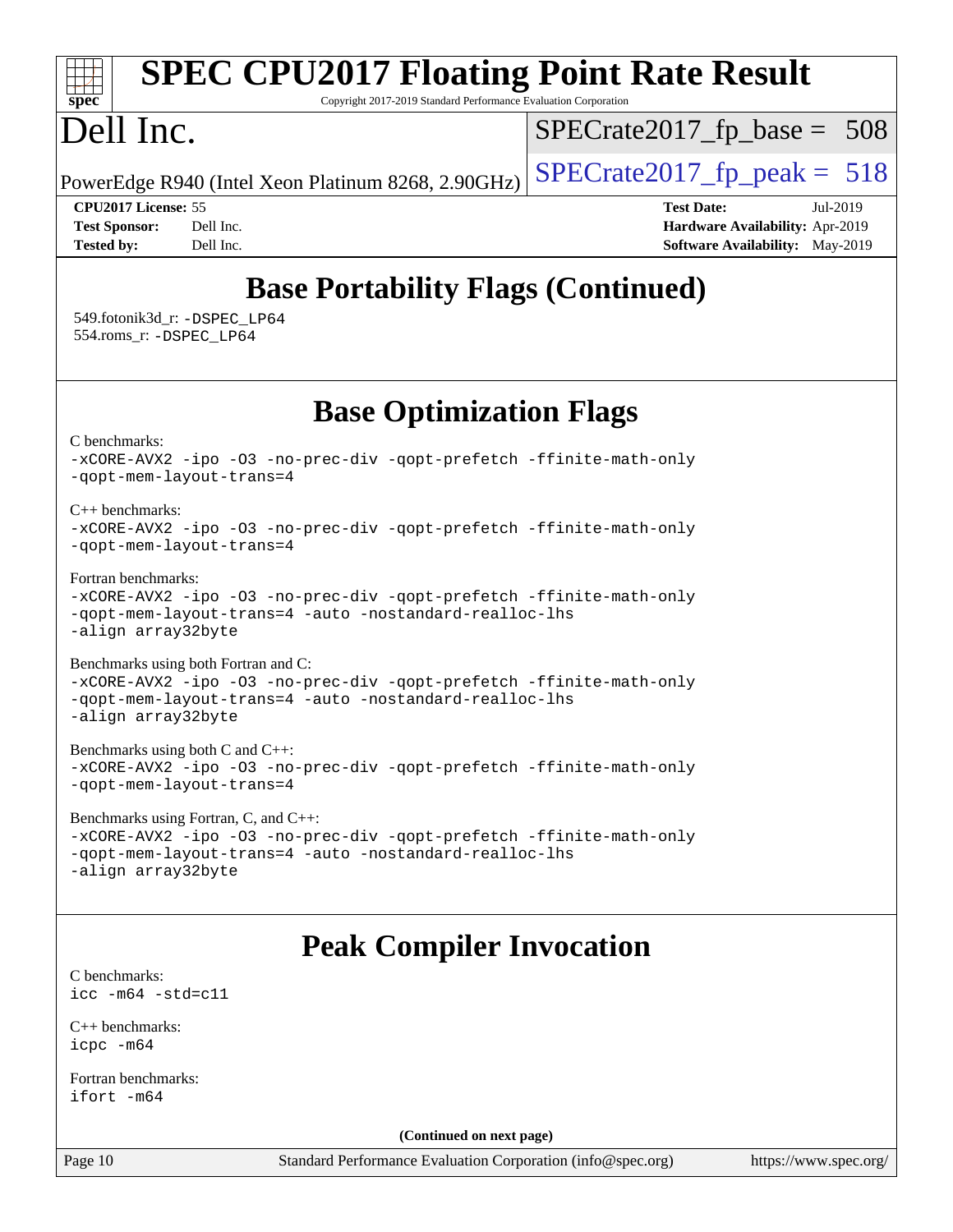|                      |                                                    |                                                                 | <b>SPEC CPU2017 Floating Point Rate Result</b> |  |
|----------------------|----------------------------------------------------|-----------------------------------------------------------------|------------------------------------------------|--|
| $spec*$              |                                                    | Copyright 2017-2019 Standard Performance Evaluation Corporation |                                                |  |
| Dell Inc.            |                                                    |                                                                 | $SPECrate2017_fp\_base = 508$                  |  |
|                      | PowerEdge R940 (Intel Xeon Platinum 8268, 2.90GHz) |                                                                 | $SPECrate2017_fp\_peak = 518$                  |  |
|                      | <b>CPU2017 License: 55</b>                         |                                                                 | <b>Test Date:</b><br>Jul-2019                  |  |
| <b>Test Sponsor:</b> | Dell Inc.                                          |                                                                 | Hardware Availability: Apr-2019                |  |
| <b>Tested by:</b>    | Dell Inc.                                          |                                                                 | <b>Software Availability:</b> May-2019         |  |

# **[Peak Compiler Invocation \(Continued\)](http://www.spec.org/auto/cpu2017/Docs/result-fields.html#PeakCompilerInvocation)**

[Benchmarks using both Fortran and C](http://www.spec.org/auto/cpu2017/Docs/result-fields.html#BenchmarksusingbothFortranandC): [ifort -m64](http://www.spec.org/cpu2017/results/res2019q3/cpu2017-20190708-15965.flags.html#user_CC_FCpeak_intel_ifort_64bit_24f2bb282fbaeffd6157abe4f878425411749daecae9a33200eee2bee2fe76f3b89351d69a8130dd5949958ce389cf37ff59a95e7a40d588e8d3a57e0c3fd751) [icc -m64 -std=c11](http://www.spec.org/cpu2017/results/res2019q3/cpu2017-20190708-15965.flags.html#user_CC_FCpeak_intel_icc_64bit_c11_33ee0cdaae7deeeab2a9725423ba97205ce30f63b9926c2519791662299b76a0318f32ddfffdc46587804de3178b4f9328c46fa7c2b0cd779d7a61945c91cd35)

[Benchmarks using both C and C++](http://www.spec.org/auto/cpu2017/Docs/result-fields.html#BenchmarksusingbothCandCXX): [icpc -m64](http://www.spec.org/cpu2017/results/res2019q3/cpu2017-20190708-15965.flags.html#user_CC_CXXpeak_intel_icpc_64bit_4ecb2543ae3f1412ef961e0650ca070fec7b7afdcd6ed48761b84423119d1bf6bdf5cad15b44d48e7256388bc77273b966e5eb805aefd121eb22e9299b2ec9d9) [icc -m64 -std=c11](http://www.spec.org/cpu2017/results/res2019q3/cpu2017-20190708-15965.flags.html#user_CC_CXXpeak_intel_icc_64bit_c11_33ee0cdaae7deeeab2a9725423ba97205ce30f63b9926c2519791662299b76a0318f32ddfffdc46587804de3178b4f9328c46fa7c2b0cd779d7a61945c91cd35)

[Benchmarks using Fortran, C, and C++:](http://www.spec.org/auto/cpu2017/Docs/result-fields.html#BenchmarksusingFortranCandCXX) [icpc -m64](http://www.spec.org/cpu2017/results/res2019q3/cpu2017-20190708-15965.flags.html#user_CC_CXX_FCpeak_intel_icpc_64bit_4ecb2543ae3f1412ef961e0650ca070fec7b7afdcd6ed48761b84423119d1bf6bdf5cad15b44d48e7256388bc77273b966e5eb805aefd121eb22e9299b2ec9d9) [icc -m64 -std=c11](http://www.spec.org/cpu2017/results/res2019q3/cpu2017-20190708-15965.flags.html#user_CC_CXX_FCpeak_intel_icc_64bit_c11_33ee0cdaae7deeeab2a9725423ba97205ce30f63b9926c2519791662299b76a0318f32ddfffdc46587804de3178b4f9328c46fa7c2b0cd779d7a61945c91cd35) [ifort -m64](http://www.spec.org/cpu2017/results/res2019q3/cpu2017-20190708-15965.flags.html#user_CC_CXX_FCpeak_intel_ifort_64bit_24f2bb282fbaeffd6157abe4f878425411749daecae9a33200eee2bee2fe76f3b89351d69a8130dd5949958ce389cf37ff59a95e7a40d588e8d3a57e0c3fd751)

### **[Peak Portability Flags](http://www.spec.org/auto/cpu2017/Docs/result-fields.html#PeakPortabilityFlags)**

Same as Base Portability Flags

# **[Peak Optimization Flags](http://www.spec.org/auto/cpu2017/Docs/result-fields.html#PeakOptimizationFlags)**

[C benchmarks](http://www.spec.org/auto/cpu2017/Docs/result-fields.html#Cbenchmarks):

```
 519.lbm_r: -prof-gen(pass 1) -prof-use(pass 2) -ipo -xCORE-AVX2 -O3
-no-prec-div -qopt-prefetch -ffinite-math-only
-qopt-mem-layout-trans=4
 538.imagick_r: -xCORE-AVX2 -ipo -O3 -no-prec-div -qopt-prefetch
-ffinite-math-only -qopt-mem-layout-trans=4
 544.nab_r: Same as 538.imagick_r
C++ benchmarks: 
 508.namd_r: -prof-gen(pass 1) -prof-use(pass 2) -ipo -xCORE-AVX2 -O3
-no-prec-div -qopt-prefetch -ffinite-math-only
-qopt-mem-layout-trans=4
 510.parest_r: -xCORE-AVX2 -ipo -O3 -no-prec-div -qopt-prefetch
-ffinite-math-only -qopt-mem-layout-trans=4
Fortran benchmarks: 
 503.bwaves_r: -xCORE-AVX2 -ipo -O3 -no-prec-div -qopt-prefetch
-ffinite-math-only -qopt-mem-layout-trans=4 -auto
-nostandard-realloc-lhs -align array32byte
```
**(Continued on next page)**